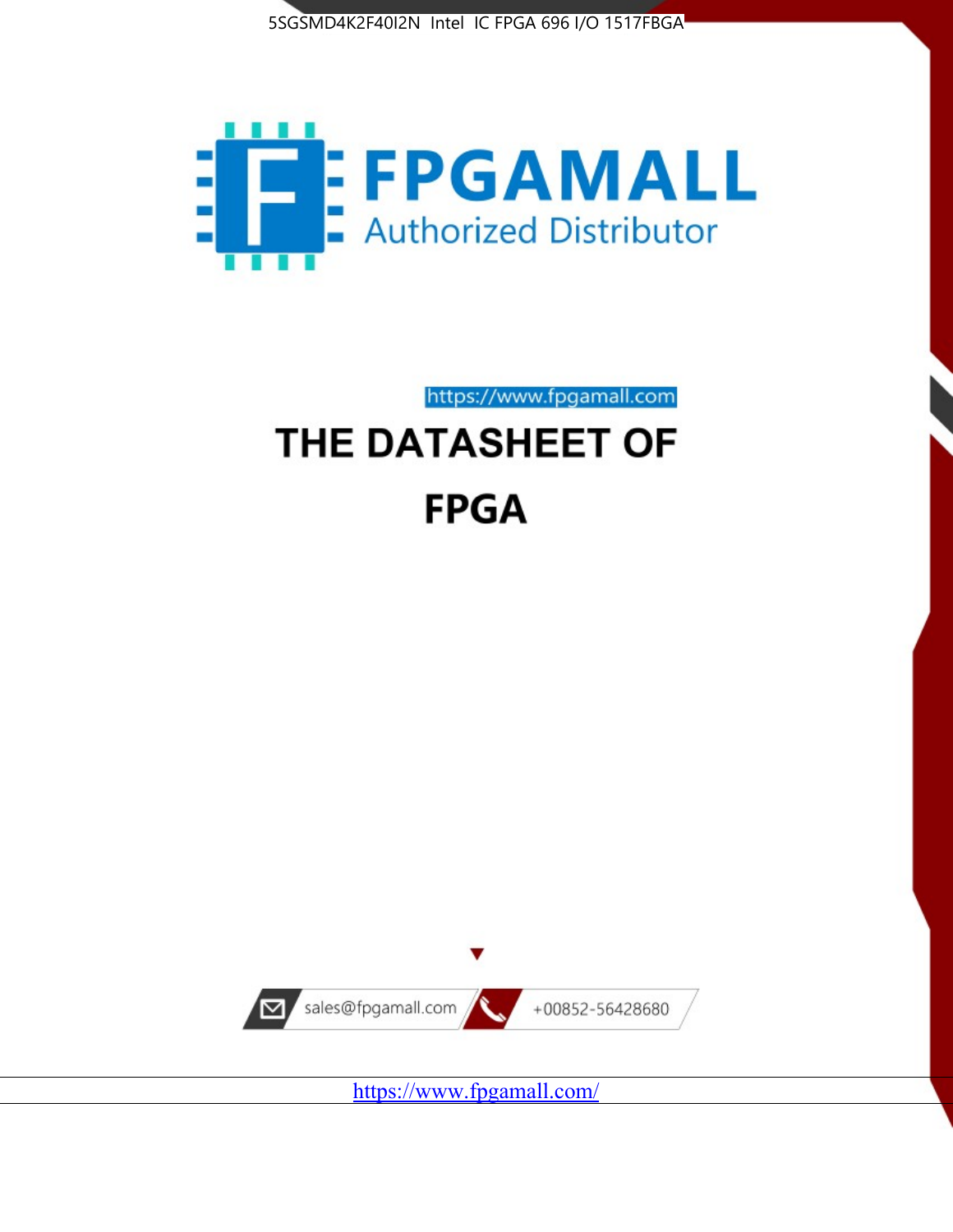# **Stratix V Device Overview**

**SV51001 [Subscribe](https://www.altera.com/servlets/subscriptions/alert?id=SV51001) [Send Feedback](mailto:FPGAtechdocfeedback@intel.com?subject=Feedback%20on%20(SV51001%202020.06.15)%20Stratix%20V%20Device%20Overview&body=We%20appreciate%20your%20feedback.%20In%20your%20comments,%20also%20specify%20the%20page%20number%20or%20paragraph.%20Thank%20you.)** 

Altera's 28-nm Stratix® V FPGAs include innovations such as an enhanced core architecture, integrated transceivers up to 28.05 gigabits per second (Gbps), and a unique array of integrated hard intellectual property (IP) blocks.

With these innovations, Stratix V FPGAs deliver a new class of application-targeted devices optimized for:

- Bandwidth-centric applications and protocols, including PCI Express® (PCIe®) Gen3
- Data-intensive applications for 40G/100G and beyond
- High-performance, high-precision digital signal processing (DSP) applications

Stratix V devices are available in four variants (GT, GX, GS, and E), each targeted for a different set of applications. For higher volume production, you can prototype with Stratix V FPGAs and use the low-risk, low-cost path to HardCopy® V ASICs.

#### **Related Information**

2020.06.15

#### **[Stratix V Device Handbook: Known Issues](http://www.altera.com/support/kdb/solutions/rd08242010_83.html)**

Lists the planned updates to the *Stratix V Device Handbook* chapters.

### **Stratix V Family Variants**

The Stratix V device family contains the GT, GX, GS, and E variants.

**Stratix V GT** devices, with both 28.05-Gbps and 12.5-Gbps transceivers, are optimized for applications that require ultra-high bandwidth and performance in areas such as 40G/100G/400G optical communica‐ tions systems and optical test systems. 28.05-Gbps and 12.5-Gbps transceivers are also known as GT and GX channels, respectively.

**Stratix V GX** devices offer up to 66 integrated transceivers with 14.1-Gbps data rate capability. These transceivers also support backplane and optical interface applications. These devices are optimized for high-performance, high-bandwidth applications such as 40G/100G optical transport, packet processing, and traffic management found in wireline, military communications, and network test equipment markets.

**Stratix V GS** devices have an abundance of variable precision DSP blocks, supporting up to 3,926 18x18 or 1,963 27x27 multipliers. In addition, Stratix V GS devices offer integrated transceivers with 14.1-Gbps data rate capability. These transceivers also support backplane and optical interface applications. These devices are optimized for transceiver-based DSP-centric applications found in wireline, military, broadcast, and high-performance computing markets.

**Stratix V E** devices offer the highest logic density within the Stratix V family with nearly one million logic elements (LEs) in the largest device. These devices are optimized for applications such as ASIC and system emulation, diagnostic imaging, and instrumentation.

**[ISO](http://www.altera.com/support/devices/reliability/certifications/rel-certifications.html) [9001:2015](http://www.altera.com/support/devices/reliability/certifications/rel-certifications.html) [Registered](http://www.altera.com/support/devices/reliability/certifications/rel-certifications.html)**



\*Other names and brands may be claimed as the property of others.

Intel Corporation. All rights reserved. Intel, the Intel logo, Altera, Arria, Cyclone, Enpirion, MAX, Nios, Quartus and Stratix words and logos are trademarks of Intel Corporation or its subsidiaries in the U.S. and/or other countries. Intel warrants performance of its FPGA and semiconductor products to current specifications in accordance with Intel's standard warranty, but reserves the right to make changes to any products and services at any time without notice. Intel assumes no responsibility or liability arising out of the application or use of any information, product, or service described herein except as expressly agreed to in writing by Intel. Intel customers are advised to obtain the latest version of device specifications before relying on any published information and before placing orders for products or services.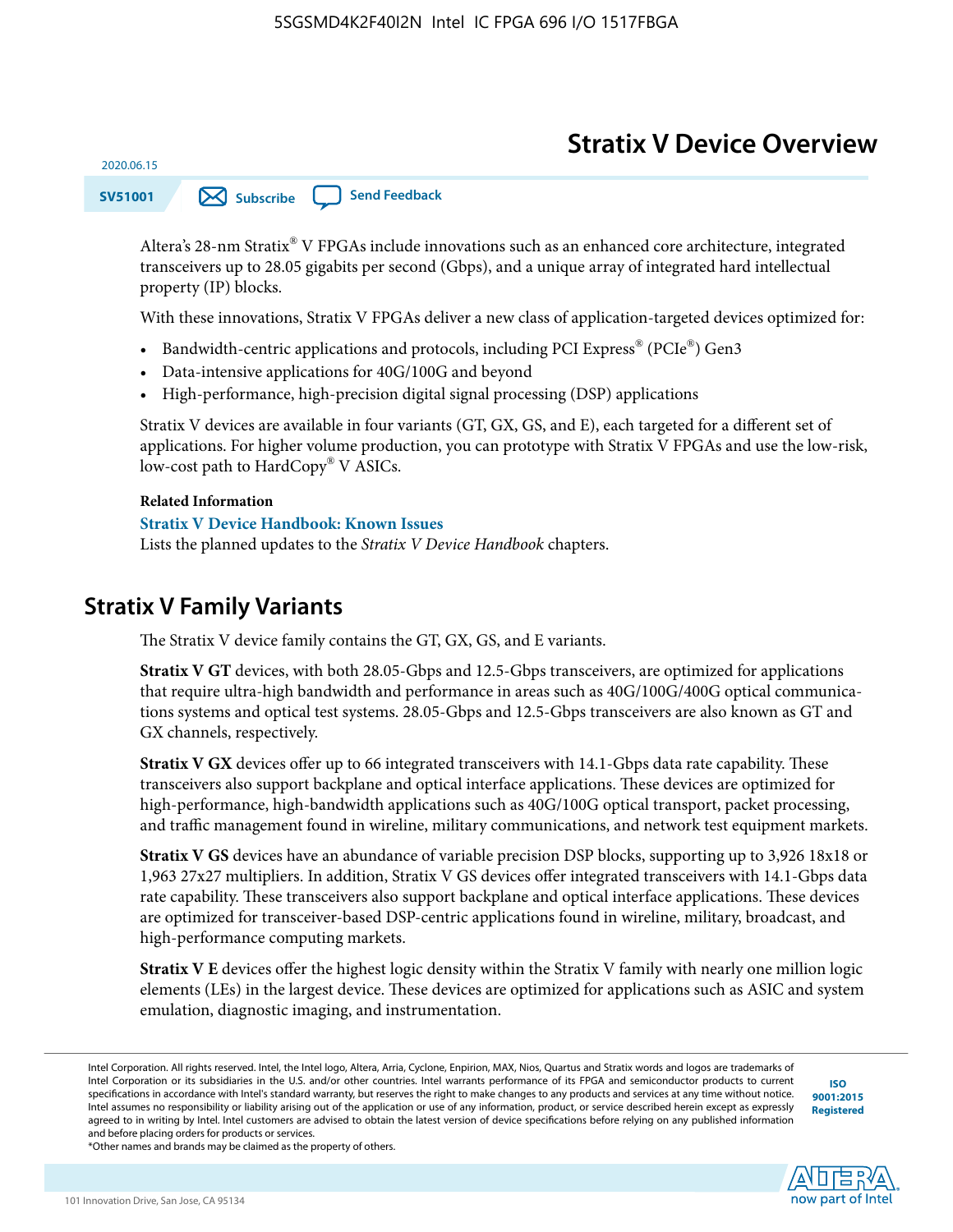#### **2 Stratix V Features Summary**

Common to all Stratix V family variants are a rich set of high-performance building blocks, including a redesigned adaptive logic module (ALM), 20 Kbit (M20K) embedded memory blocks, variable precision DSP blocks, and fractional phase-locked loops (PLLs). All of these building blocks are interconnected by Altera's superior multi-track routing architecture and comprehensive fabric clocking network.

Also common to Stratix V devices is the new Embedded HardCopy Block, which is a customizable hard IP block that leverages Altera's unique HardCopy ASIC capabilities. The Embedded HardCopy Block in Stratix V FPGAs is used to harden IP instantiation of PCIe Gen3, Gen2, and Gen1.

### **Stratix V Features Summary**

#### **Table 1: Summary of Features for Stratix V Devices**

| <b>Feature</b>                    | <b>Description</b>                                                                                                                                                                                                                                                                                                                                                                                                         |
|-----------------------------------|----------------------------------------------------------------------------------------------------------------------------------------------------------------------------------------------------------------------------------------------------------------------------------------------------------------------------------------------------------------------------------------------------------------------------|
| Technology                        | 28-nm TSMC process technology<br>0.85-V or 0.9-V core voltage                                                                                                                                                                                                                                                                                                                                                              |
| Low-power serial<br>transceivers  | 28.05-Gbps transceivers on Stratix V GT devices<br>$\bullet$<br>Electronic dispersion compensation (EDC) for XFP, SFP+, QSFP, CFP<br>optical module support<br>Adaptive linear and decision feedback equalization<br>$\bullet$<br>Transmitter pre-emphasis and de-emphasis<br>Dynamic reconfiguration of individual channels<br>$\bullet$<br>On-chip instrumentation (EyeQ non-intrusive data eye monitoring)<br>$\bullet$ |
| Backplane capability              | 600-Megabits per second (Mbps) to 12.5-Gbps data rate capability<br>$\bullet$                                                                                                                                                                                                                                                                                                                                              |
| General-purpose I/Os<br>(GPIOs)   | 1.6-Gbps LVDS<br>1,066-MHz external memory interface<br>$\bullet$<br>On-chip termination (OCT)<br>$\bullet$<br>1.2-V to 3.3-V interfacing for all Stratix V devices                                                                                                                                                                                                                                                        |
| Embedded HardCopy<br><b>Block</b> | PCIe Gen3, Gen2, and Gen1 complete protocol stack, x1/x2/x4/x8 end<br>$\bullet$<br>point and root port                                                                                                                                                                                                                                                                                                                     |
| Embedded transceiver<br>hard IP   | Interlaken physical coding sublayer (PCS)<br>$\bullet$<br>Gigabit Ethernet (GbE) and XAUI PCS<br>$\bullet$<br>10G Ethernet PCS<br>Serial RapidIO® (SRIO) PCS<br>$\bullet$<br>Common Public Radio Interface (CPRI) PCS<br>$\bullet$<br>Gigabit Passive Optical Networking (GPON) PCS<br>$\bullet$                                                                                                                           |
| Power management                  | Programmable Power Technology<br>$\bullet$<br>Quartus II integrated PowerPlay Power Analysis<br>$\bullet$                                                                                                                                                                                                                                                                                                                  |

**Altera Corporation** 

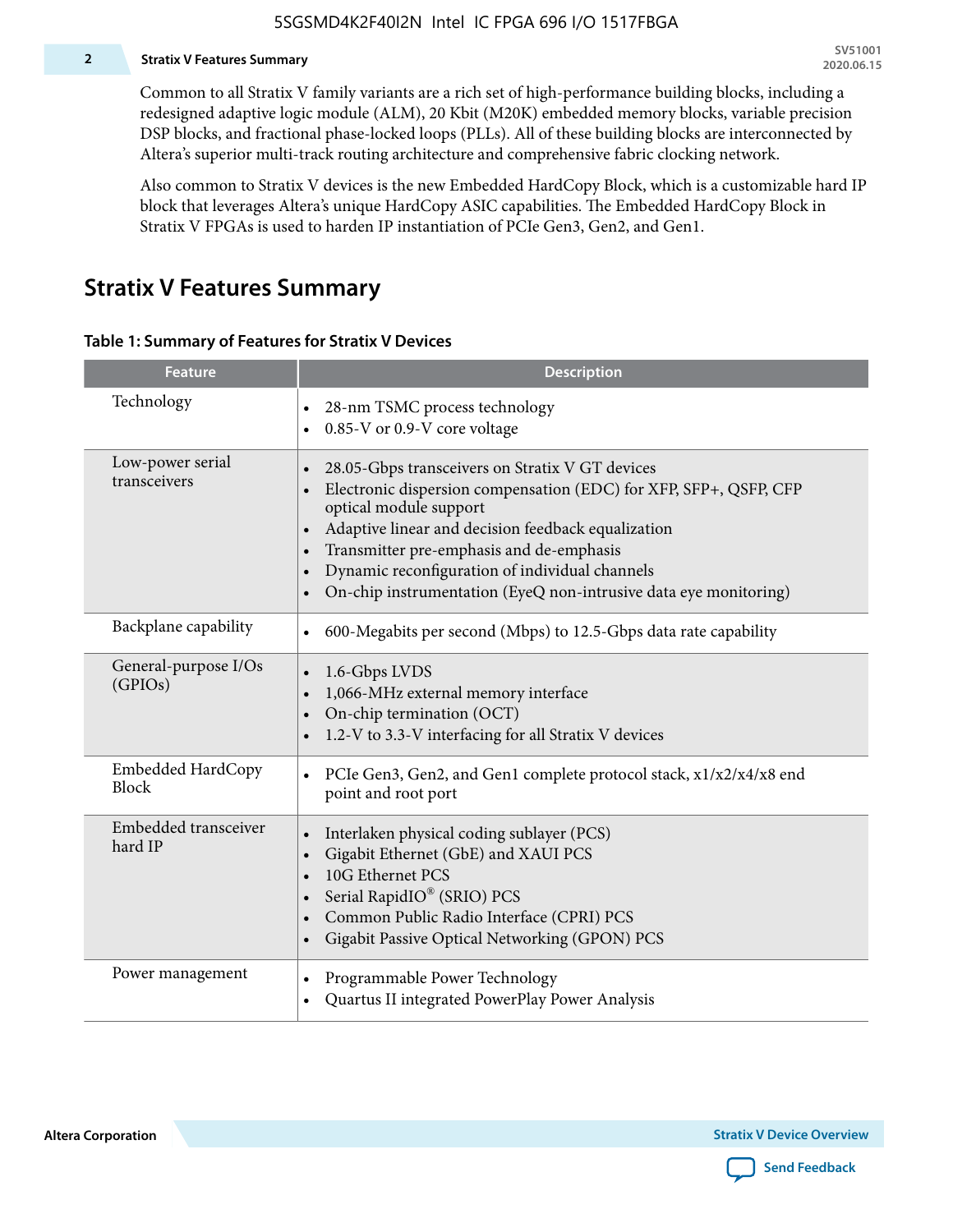| <b>Feature</b>                   | <b>Description</b>                                                                                                                                                                                                                                                                                                                                                                                  |
|----------------------------------|-----------------------------------------------------------------------------------------------------------------------------------------------------------------------------------------------------------------------------------------------------------------------------------------------------------------------------------------------------------------------------------------------------|
| High-performance core<br>fabric  | Enhanced ALM with four registers<br>Improved routing architecture reduces congestion and improves compile<br>times                                                                                                                                                                                                                                                                                  |
| Embedded memory<br>blocks        | M20K: 20-Kbit with hard error correction code (ECC)<br>MLAB: 640-bit<br>$\bullet$                                                                                                                                                                                                                                                                                                                   |
| Variable precision DSP<br>blocks | Up to 600 MHz performance<br>$\bullet$<br>Natively support signal processing with precision ranging from 9x9 up to<br>54x54<br>New native 27x27 multiply mode<br>64-bit accumulator and cascade for systolic finite impulse responses (FIRs)<br>Embedded internal coefficient memory<br>Pre-adder/subtractor improves efficiency<br>Increased number of outputs allows more independent multipliers |
| <b>Fractional PLLs</b>           | Fractional mode with third-order delta-sigma modulation<br>$\bullet$<br>Integer mode<br>$\bullet$<br>Precision clock synthesis, clock delay compensation, and zero delay buffer<br>$\bullet$<br>(ZDB)                                                                                                                                                                                               |
| Clock networks                   | 800-MHz fabric clocking<br>Global, quadrant, and peripheral clock networks<br>Unused clock networks can be powered down to reduce dynamic power                                                                                                                                                                                                                                                     |
| Device configuration             | Serial and parallel flash interface<br>$\bullet$<br>Enhanced advanced encryption standard (AES) design security features<br>$\bullet$<br>Tamper protection<br>$\bullet$<br>Partial and dynamic reconfiguration<br>$\bullet$<br>Configuration via Protocol (CvP)                                                                                                                                     |
| High-performance<br>packaging    | Multiple device densities with identical package footprints enables seamless<br>$\bullet$<br>migration between different FPGA densities<br>FBGA packaging with on-package decoupling capacitors<br>$\bullet$<br>Lead and RoHS-compliant lead-free options                                                                                                                                           |
| HardCopy V migration             |                                                                                                                                                                                                                                                                                                                                                                                                     |

# **Stratix V Family Plan**

The following tables list the features of the different Stratix V devices.

The information in this section is correct at the time of publication. For the latest information and to get more details, refer to the Altera Product Selector.

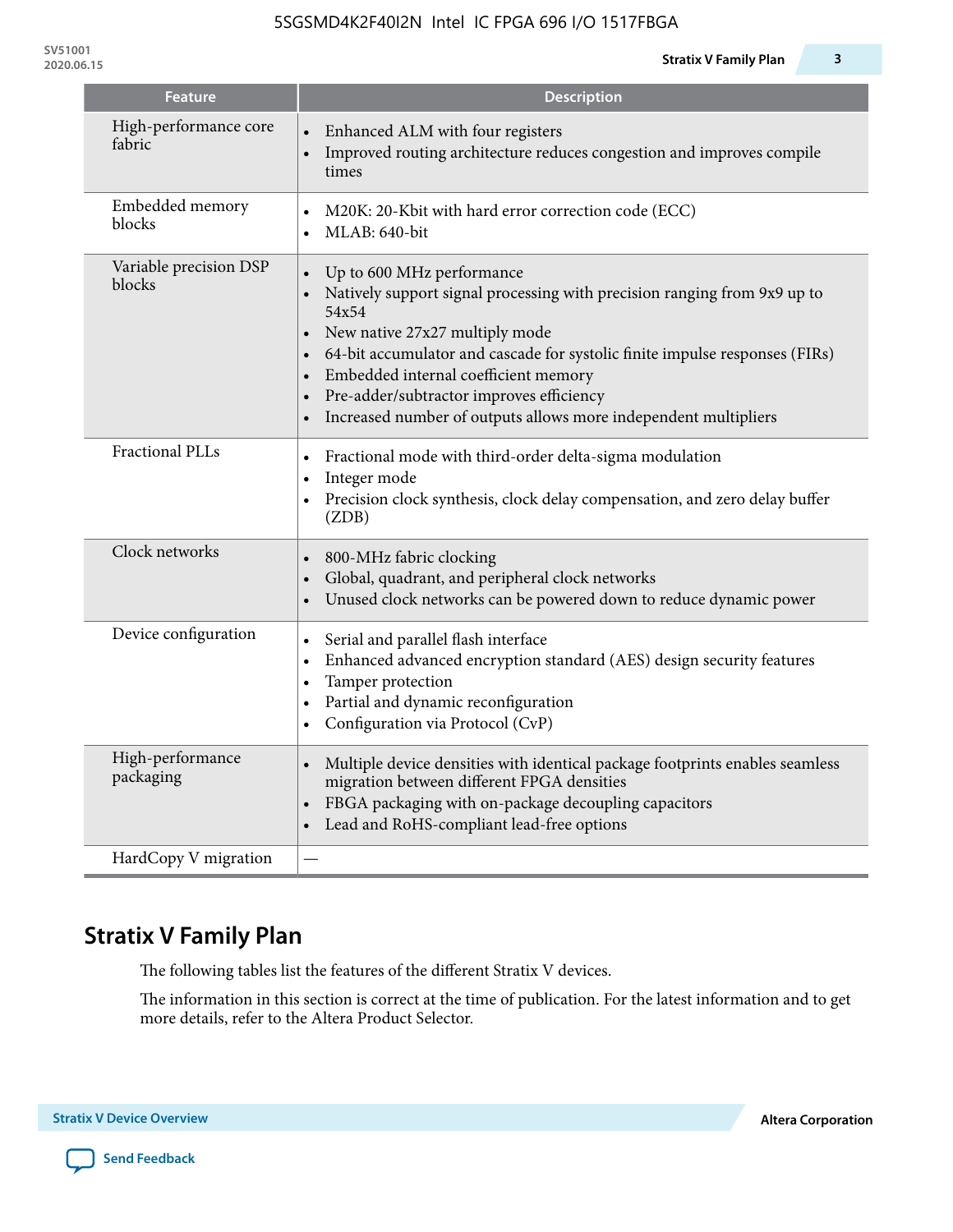#### **4 Stratix V Family Plan**

**SV51001 2020.06.15**

### **Table 2: Stratix V GT Device Features**

| <b>Feature</b>                            | 5SGTC5                                                                    | 5SGTC7         |
|-------------------------------------------|---------------------------------------------------------------------------|----------------|
| Logic Elements (K)                        | 425                                                                       | 622            |
| ALMs                                      | 160,400                                                                   | 234,720        |
| Registers (K)                             | 642                                                                       | 939            |
| 28.05/12.5-Gbps Transceivers              | 4/32                                                                      | 4/32           |
| PCIe hard IP Blocks                       | $\mathbf{1}$                                                              | $\mathbf{1}$   |
| <b>Fractional PLLs</b>                    | 28                                                                        | 28             |
| M20K Memory Blocks                        | 2,304                                                                     | 2,560          |
| M20K Memory (MBits)                       | 45                                                                        | 50             |
| Variable Precision Multipliers (18x18)    | 512                                                                       | 512            |
| Variable Precision Multipliers (27x27)    | 256                                                                       | 256            |
| DDR3 SDRAM x72 DIMM Interfaces            | $\overline{4}$                                                            | $\overline{4}$ |
|                                           | User I/Os <sup>(1)</sup> , Full-Duplex LVDS, 28.05/12.5-Gbps Transceivers |                |
| Package <sup>(2)(3)</sup>                 | 5SGTC5                                                                    | 5SGTC7         |
| KF40-F1517 <sup>(4)</sup><br>$(40$ mm $)$ | 600, 150, 36                                                              | 600, 150, 36   |

**Altera Corporation** 



<sup>(1)</sup> The number of GPIOs does not include transceiver I/Os. In the Quartus II software, the number of user I/Os includes transceiver I/Os.

 $^{(2)}$  Packages are flipchip ball grid array (1.0-mm pitch).

<sup>(3)</sup> Each package row offers pin migration (common board footprint) for all devices in the row.

<sup>(4)</sup> Migration between select Stratix V GT devices and Stratix V GX devices is available. For more information, refer to **Table 6** and to *AN 644: Migration Between Stratix V GX and Stratix V GT Devices*.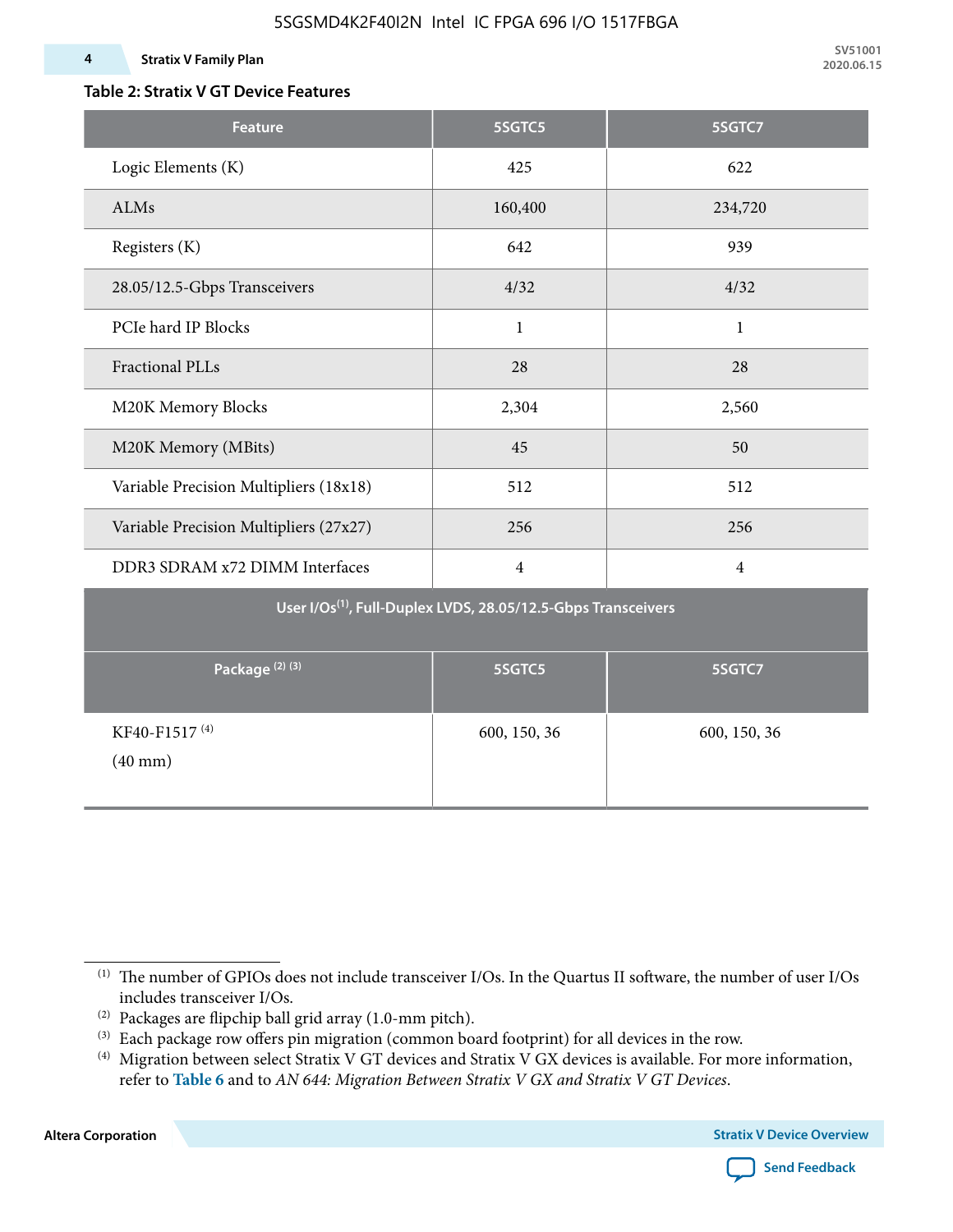#### **Table 3: Stratix V GX Device Features**

| <b>Features</b>                                       | 5SGXA<br>3       | 5SGXA<br>4  | 5SGXA<br>5                 | 5SGXA<br>$\overline{7}$    | 5SGXA<br>9                 | 5SGXA<br>B                 | 5SGXB<br>5     | 5SGXB<br>$6\phantom{1}6$ | 5SGXB<br>9     | 5SGXBB         |
|-------------------------------------------------------|------------------|-------------|----------------------------|----------------------------|----------------------------|----------------------------|----------------|--------------------------|----------------|----------------|
| Logic<br>Elements<br>(K)                              | 340              | 420         | 490                        | 622                        | 840                        | 952                        | 490            | 597                      | 840            | 952            |
| ALMs                                                  | 128,300          | 158,500     | 185,000                    | 234,720                    | 317,000                    | 359,200                    | 185,000        | 225,400                  | 317,000        | 359,200        |
| Registers<br>(K)                                      | 513              | 634         | 740                        | 939                        | 1,268                      | 1,437                      | 740            | 902                      | 1,268          | 1,437          |
| 14.1-Gbps<br>Transceive<br>rs                         | 12, 24,<br>or 36 | 24 or<br>36 | 24, 36,<br>or 48           | 24, 36,<br>or 48           | 36 or<br>48                | 36 or<br>48                | 66             | 66                       | 66             | 66             |
| PCIe hard<br>IP Blocks                                | 1 or 2           | 1 or 2      | 1, 2, or<br>$\overline{4}$ | 1, 2, or<br>$\overline{4}$ | 1, 2, or<br>$\overline{4}$ | 1, 2, or<br>$\overline{4}$ | 1 or 4         | 1 or 4                   | 1 or 4         | 1 or 4         |
| Fractional<br>PLLs                                    | $20^{(5)}$       | 24          | 28                         | 28                         | 28                         | 28                         | 24             | 24                       | 32             | 32             |
| M20K<br>Memory<br><b>Blocks</b>                       | 957              | 1,900       | 2,304                      | 2,560                      | 2,640                      | 2,640                      | 2,100          | 2,660                    | 2,640          | 2,640          |
| M20K<br>Memory<br>(MBits)                             | 19               | 37          | 45                         | 50                         | 52                         | 52                         | 41             | 52                       | 52             | 52             |
| Variable<br>Precision<br>Multipliers<br>(18x18)       | 512              | 512         | 512                        | 512                        | 704                        | 704                        | 798            | 798                      | 704            | 704            |
| Variable<br>Precision<br>Multipliers<br>(27x27)       | 256              | 256         | 256                        | 256                        | 352                        | 352                        | 399            | 399                      | 352            | 352            |
| DDR3<br><b>SDRAM</b><br>x72 DIMM<br>Interfaces<br>(6) | 6                | 6           | 6                          | 6                          | 6                          | 6                          | $\overline{4}$ | $\overline{4}$           | $\overline{4}$ | $\overline{4}$ |

 $^{\left(5\right)}$  The F1517 package contains 24 PLLs. The other packages with this device contain 20 PLLs.

(6) These are the maximum number of x72 interfaces available. The actual number of interfaces depends on the device package.

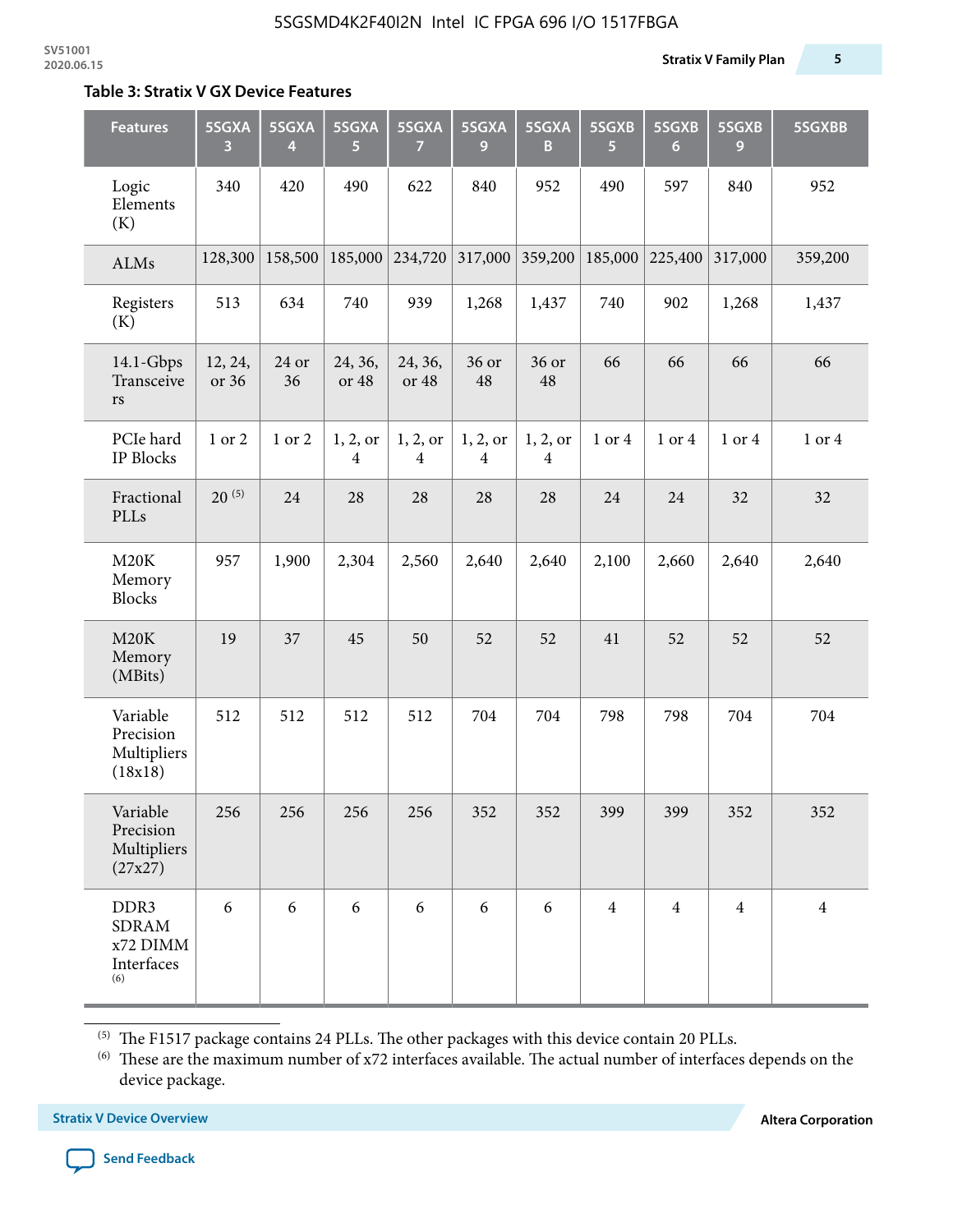#### 5SGSMD4K2F40I2N Intel IC FPGA 696 I/O 1517FBGA

#### **6 Stratix V Family Plan**

|                                                                                 |                             |                 |                 | User I/Os <sup>(1)</sup> , Full-Duplex LVDS, 14.1-Gbps Transceivers |                                 |                                 |                |                |        |        |  |  |  |  |
|---------------------------------------------------------------------------------|-----------------------------|-----------------|-----------------|---------------------------------------------------------------------|---------------------------------|---------------------------------|----------------|----------------|--------|--------|--|--|--|--|
| Package <sup>(2)(3)</sup><br>$(7)$ (8)                                          | 5SGXA3                      |                 | 5SGXA4 5SGXA5   | 5SGXA7                                                              | 5SGXA9                          | 5SGXA<br>B                      | 5SGXB5         | 5SGXB6         | 5SGXB9 | 5SGXBB |  |  |  |  |
| EH29-<br>H780<br>$(33$ mm $)$                                                   | 360, 90,<br>$12^{\text{H}}$ |                 |                 |                                                                     |                                 |                                 |                |                |        |        |  |  |  |  |
| HF35-<br>$F1152^{(9)}$<br>$(35$ mm $)$                                          | 432,<br>108, 24             | 552,<br>138, 24 | 552,<br>138, 24 | 552,<br>138, 24                                                     |                                 |                                 |                |                |        |        |  |  |  |  |
| KF35-<br>F1152<br>$(35$ mm $)$                                                  | 432,<br>108, 36             | 432,<br>108, 36 | 432,<br>108, 36 | 432,<br>108, 36                                                     |                                 |                                 |                |                |        |        |  |  |  |  |
| KF40-<br>F1517<br>$(40$ mm $)$<br>KH40-<br>H1517 <sup>(9)</sup><br>$(45$ mm $)$ | 696,<br>174, 36             | 696,<br>174, 36 | 696,<br>174, 36 | 696,<br>174, 36                                                     | 696,<br>174,<br>36 <sup>H</sup> | 696,<br>174,<br>36 <sup>H</sup> |                |                |        |        |  |  |  |  |
| <b>NF40-</b><br>$F1517^{(4)}$<br>$(40$ mm $)$                                   |                             |                 | 600,<br>150, 48 | 600,<br>150, 48                                                     |                                 |                                 |                |                |        |        |  |  |  |  |
| RF40-<br>F1517<br>$(40$ mm $)$                                                  |                             |                 |                 |                                                                     |                                 |                                 | 432,<br>108,66 | 432,<br>108,66 |        |        |  |  |  |  |

**Altera Corporation** 



<sup>(7)</sup> LVDS counts are full duplex channels. Each full duplex channel is one transmitter (TX) pair plus one receiver (RX) pair.

<sup>(8)</sup> A superscript  $H$  after the number of transceivers indicates that this device is only available in a hybrid package. Hybrid packages are slightly larger than conventional FBGAs. Refer to Altera's packaging documentation for more information.

<sup>(9)</sup> Migration between select Stratix V GX devices and Stratix V GS devices is available. For more information, refer to **Table 6**.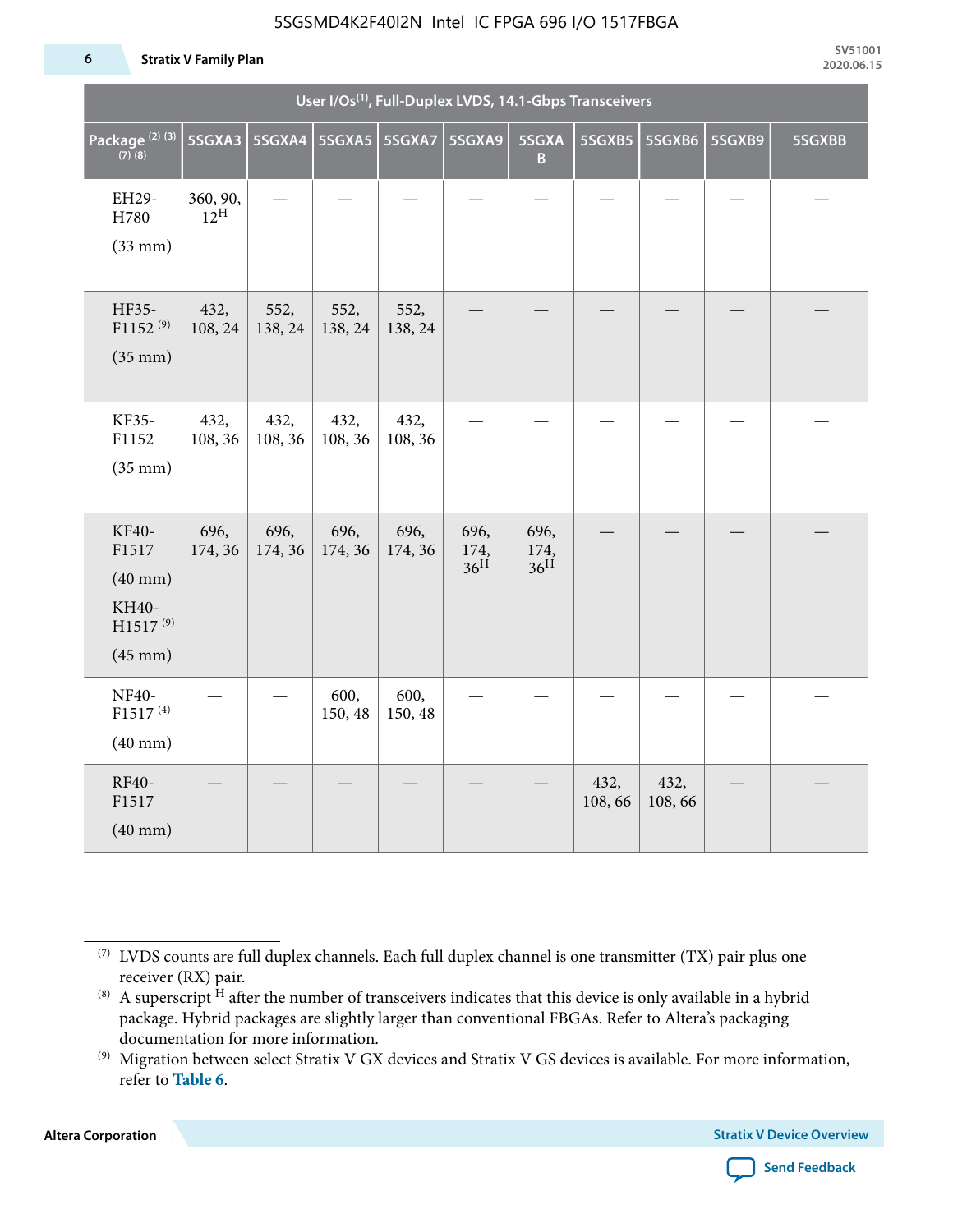|                                           | User I/Os <sup>(1)</sup> , Full-Duplex LVDS, 14.1-Gbps Transceivers |               |                 |                 |                 |                 |                |                |                                 |                           |  |  |  |
|-------------------------------------------|---------------------------------------------------------------------|---------------|-----------------|-----------------|-----------------|-----------------|----------------|----------------|---------------------------------|---------------------------|--|--|--|
| Package <sup>(2)(3)</sup><br>$(7)$ $(8)$  | 5SGXA3                                                              | <b>5SGXA4</b> |                 | 5SGXA5   5SGXA7 | 5SGXA9          | 5SGXA<br>B      | 5SGXB5         | 5SGXB6         | 5SGXB9                          | 5SGXBB                    |  |  |  |
| RF43-<br>F1760<br>(42.5)<br>mm)           |                                                                     |               |                 |                 |                 |                 | 600,<br>150,66 | 600,<br>150,66 |                                 |                           |  |  |  |
| RH43-<br>H1760<br>$(45 \text{ mm})$       |                                                                     |               |                 |                 |                 |                 |                |                | 600,<br>150,<br>66 <sup>H</sup> | 600, 150, 66 <sup>H</sup> |  |  |  |
| NF45-<br>F1932 $(9)$<br>$(45 \text{ mm})$ |                                                                     |               | 840,<br>210, 48 | 840,<br>210, 48 | 840,<br>210, 48 | 840,<br>210, 48 |                |                |                                 |                           |  |  |  |

#### **Table 4: Stratix V GS Device Features**

| <b>Features</b>                           | 5SGSD3         | 5SGSD4        | 5SGSD5       | 5SGSD6     | 5SGSD8         |
|-------------------------------------------|----------------|---------------|--------------|------------|----------------|
| Logic Elements (K)                        | 236            | 360           | 457          | 583        | 695            |
| <b>ALMs</b>                               | 89,000         | 135,840       | 172,600      | 220,000    | 262,400        |
| Registers (K)                             | 356            | 543           | 690          | 880        | 1,050          |
| $14.1$ -Gbps<br>transceivers              | 12 or 24       | 12, 24, or 36 | 24 or 36     | 36 or 48   | 36 or 48       |
| PCIe hard IP<br>blocks                    | $\mathbf 1$    |               | $\mathbf{1}$ | 1, 2, or 4 | $1, 2,$ or $4$ |
| Fractional PLLs                           | 20             | $20^{(5)}$    | 24           | 28         | 28             |
| M20K Memory<br><b>Blocks</b>              | 688            |               | 2,014        | 2,320      | 2,567          |
| M20K Memory<br>(MBits)                    | 13             |               | 39           | 45         | 50             |
| Variable Precision<br>Multipliers (18x18) | 1,200<br>2,088 |               | 3,180        | 3,550      | 3,926          |
| Variable Precision<br>Multipliers (27x27) | 600            | 1,044         | 1,590        | 1,775      | 1,963          |

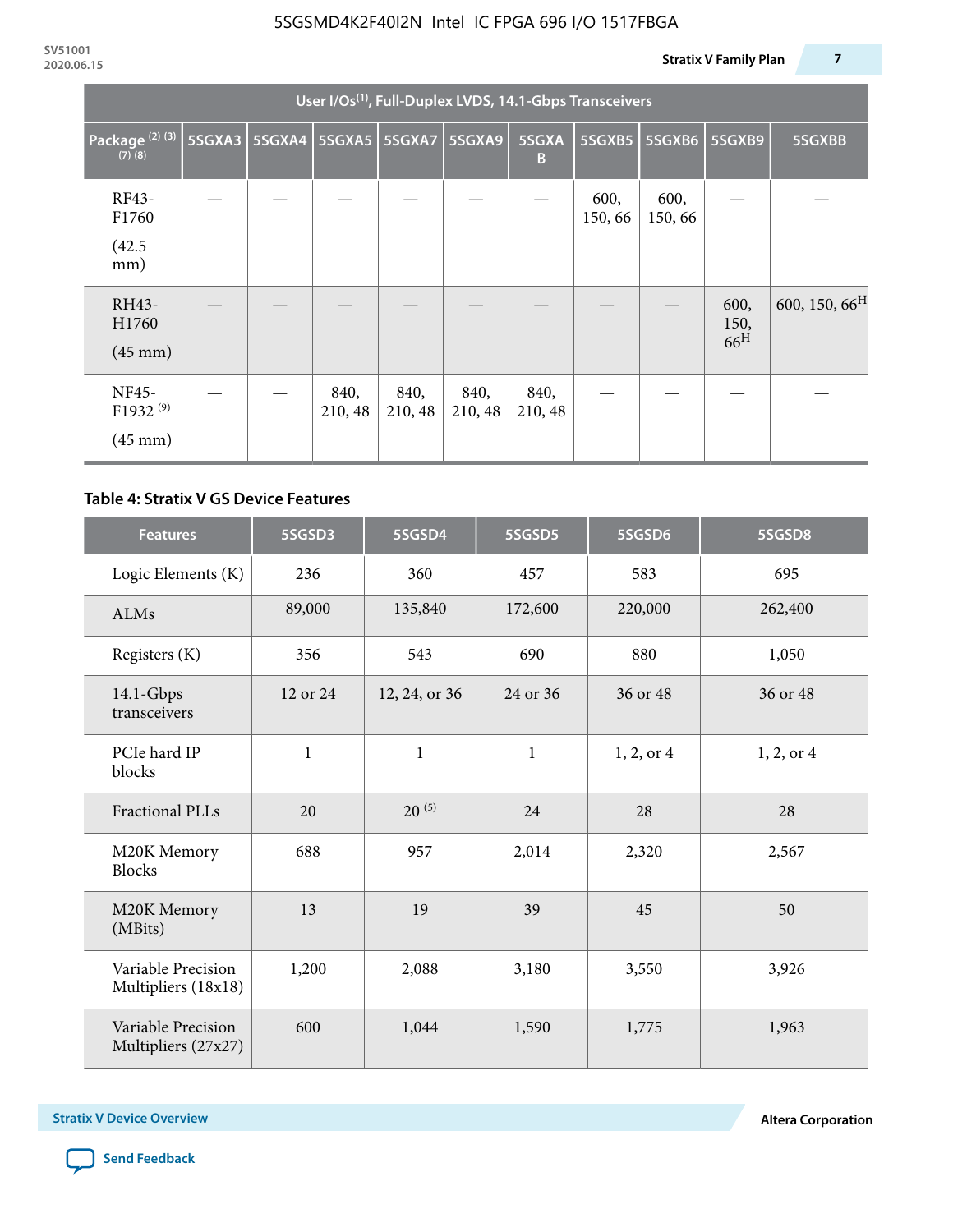**8 Stratix V Family Plan**

| <b>Features</b>                                | 5SGSD3                   | 5SGSD4          | 5SGSD5                                                              | 5SGSD6       | 5SGSD8       |
|------------------------------------------------|--------------------------|-----------------|---------------------------------------------------------------------|--------------|--------------|
| DDR3 SDRAM x72<br><b>DIMM</b> Interfaces       | $\overline{2}$           | $\overline{4}$  | $\overline{4}$                                                      | 6            | 6            |
|                                                |                          |                 | User I/Os <sup>(1)</sup> , Full-Duplex LVDS, 14.1-Gbps Transceivers |              |              |
| Package (2) (3) (7) (8)                        | 5SGSD3                   | 5SGSD4          | 5SGSD5                                                              | 5SGSD6       | 5SGSD8       |
| EH29-H780<br>$(33$ mm $)$                      | $360, 90, 12^{\text{H}}$ | 360, 90, $12^H$ |                                                                     |              |              |
| HF35-F1152 <sup>(9)</sup><br>$(35 \text{ mm})$ | 432, 108, 24             | 432, 108, 24    | 552, 138, 24                                                        |              |              |
| KF40-F1517 <sup>(9)</sup><br>$(40 \text{ mm})$ |                          | 696, 174, 36    | 696, 174, 36                                                        | 696, 174, 36 | 696, 174, 36 |
| NF45-F1932 <sup>(9)</sup><br>$(45 \text{ mm})$ |                          |                 |                                                                     | 840, 210, 48 | 840, 210, 48 |

### **Table 5: Stratix V E Device Features**

| <b>Features</b>                        | 5SEE9   | 5SEEB   |
|----------------------------------------|---------|---------|
| Logic Elements (K)                     | 840     | 952     |
| ALMs                                   | 317,000 | 359,200 |
| Registers (K)                          | 1,268   | 1,437   |
| <b>Fractional PLLs</b>                 | 28      | 28      |
| M20K Memory Blocks                     | 2,640   | 2,640   |
| M20K Memory (MBits)                    | 52      | 52      |
| Variable Precision Multipliers (18x18) | 704     | 704     |
| Variable Precision Multipliers (27x27) | 352     | 352     |
| DDR3 SDRAM x72 DIMM Interfaces         | 6       | 6       |

**Altera Corporation** 

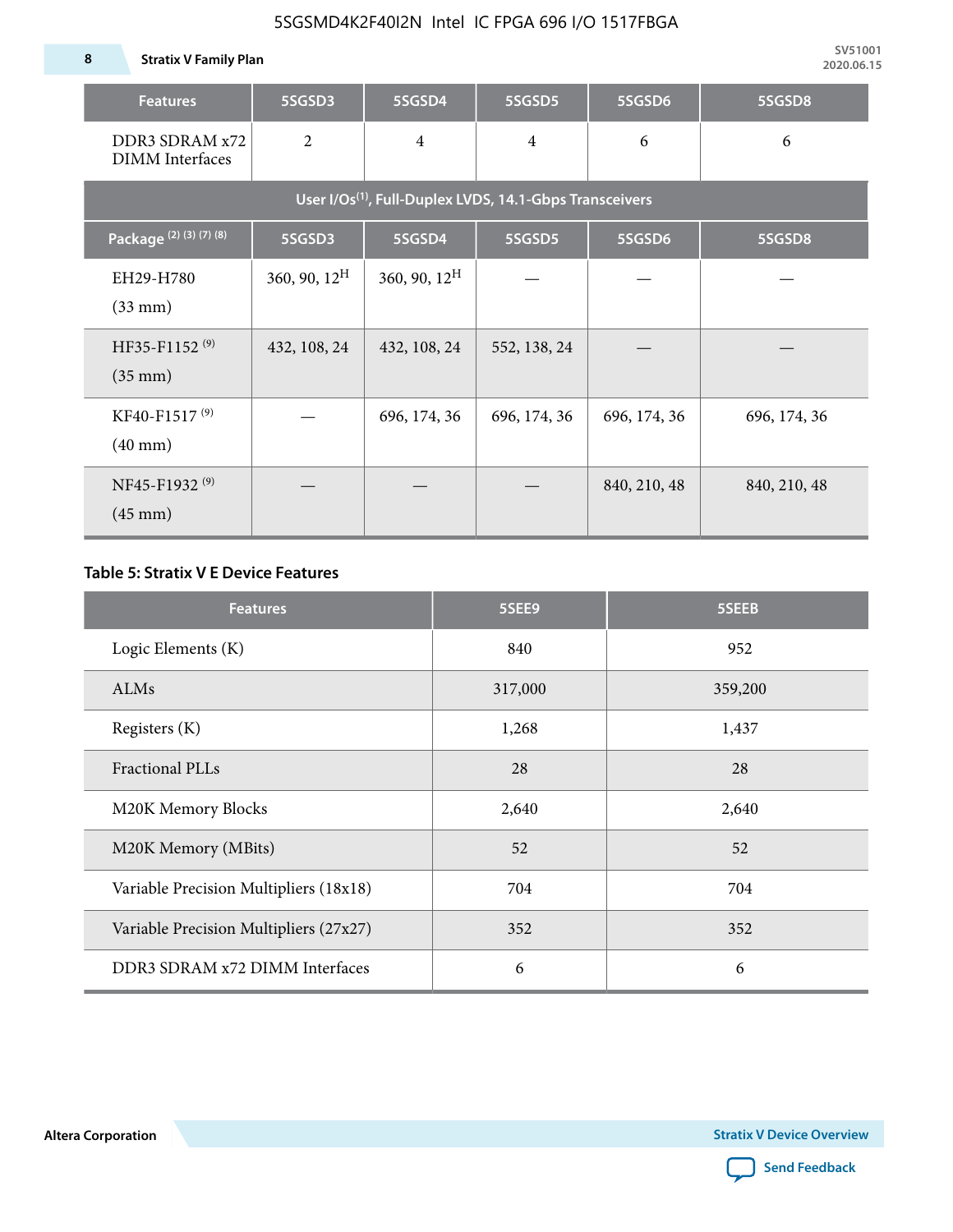| 2020.06.15 |                                |                                             | 9<br><b>Stratix V Family Plan</b> |
|------------|--------------------------------|---------------------------------------------|-----------------------------------|
|            |                                | User I/Os <sup>(1)</sup> , Full-Duplex LVDS |                                   |
|            | Package (2) (3) (7) (8)        | 5SEE9                                       | 5SEEB                             |
|            | H40-H1517<br>$(45 \text{ mm})$ | 696, $174^H$                                | 696, $174^{\text{H}}$             |
|            | F45-F1932<br>$(45 \text{ mm})$ | 840, 210                                    | 840, 210                          |

### **Table 6: Device Migration List Across All Stratix V Device Variants**

| All devices in a specific column allow migration. |  |  |  |
|---------------------------------------------------|--|--|--|
|---------------------------------------------------|--|--|--|

|                             |               | Package                            |                |                                           |                                                           |                |               |                |                                    |               |                |
|-----------------------------|---------------|------------------------------------|----------------|-------------------------------------------|-----------------------------------------------------------|----------------|---------------|----------------|------------------------------------|---------------|----------------|
|                             | EH29-<br>H780 | HF35-<br>F1152 <sup>(</sup><br>10) | KF35-<br>F1152 | KF40-<br>F1517/<br>KH40-<br>H1517<br>(11) | NF40/<br><b>KF40-</b><br>F1517 <sup>(1</sup><br>$2)$ (13) | RF40-<br>F1517 | H40-<br>H1517 | RF43-<br>F1760 | NF45-<br>F1932 <sup>(</sup><br>11) | F45-<br>F1932 | RH43-<br>H1760 |
| <b>Stratix V GX devices</b> |               |                                    |                |                                           |                                                           |                |               |                |                                    |               |                |
| A3                          | Yes           | Yes                                | Yes            | Yes                                       |                                                           |                |               |                |                                    |               |                |
| A4                          |               | Yes                                | Yes            | Yes                                       |                                                           |                |               |                |                                    |               |                |
| A <sub>5</sub>              |               | Yes                                | Yes            | Yes                                       | Yes                                                       |                |               |                | Yes                                |               |                |
| A7                          |               | Yes                                | Yes            | Yes                                       | Yes                                                       |                |               |                | Yes                                |               |                |
| A9                          |               |                                    |                | Yes                                       |                                                           |                |               |                | Yes                                |               |                |
| AB                          |               |                                    |                | Yes                                       |                                                           |                |               |                | Yes                                |               |                |
| B <sub>5</sub>              |               |                                    |                |                                           |                                                           | Yes            |               | Yes            |                                    |               |                |
| B <sub>6</sub>              |               |                                    |                |                                           |                                                           | Yes            |               | Yes            |                                    |               |                |
| <b>B9</b>                   |               |                                    |                |                                           |                                                           |                |               |                |                                    |               | Yes            |
| <b>BB</b>                   |               |                                    |                |                                           |                                                           |                |               |                |                                    |               | Yes            |

 $(10)$  All devices in this column are in the HF35 package and have twenty-four 14.1-Gbps transceivers.



<sup>(11)</sup> Different devices within this column have small differences in the overall package height. When multiple Stratix V devices with different package heights are placed on a single board, a single-piece heatsink may not cover the devices evenly. Refer to *AN 670: Thermal Solutions to Address Height Variation in Stratix V Packages*.

<sup>(12)</sup> The 5SGTC5/7 devices in the KF40 package have four 28.05-Gbps transceivers and thirty-two 12.5-Gbps transceivers. Other devices in this column are in the NF40 package and have forty-eight 14.1-Gbps transceivers.

<sup>(13)</sup> For more information, refer to *AN 644: Migration Between Stratix V GX and Stratix V GT Devices*.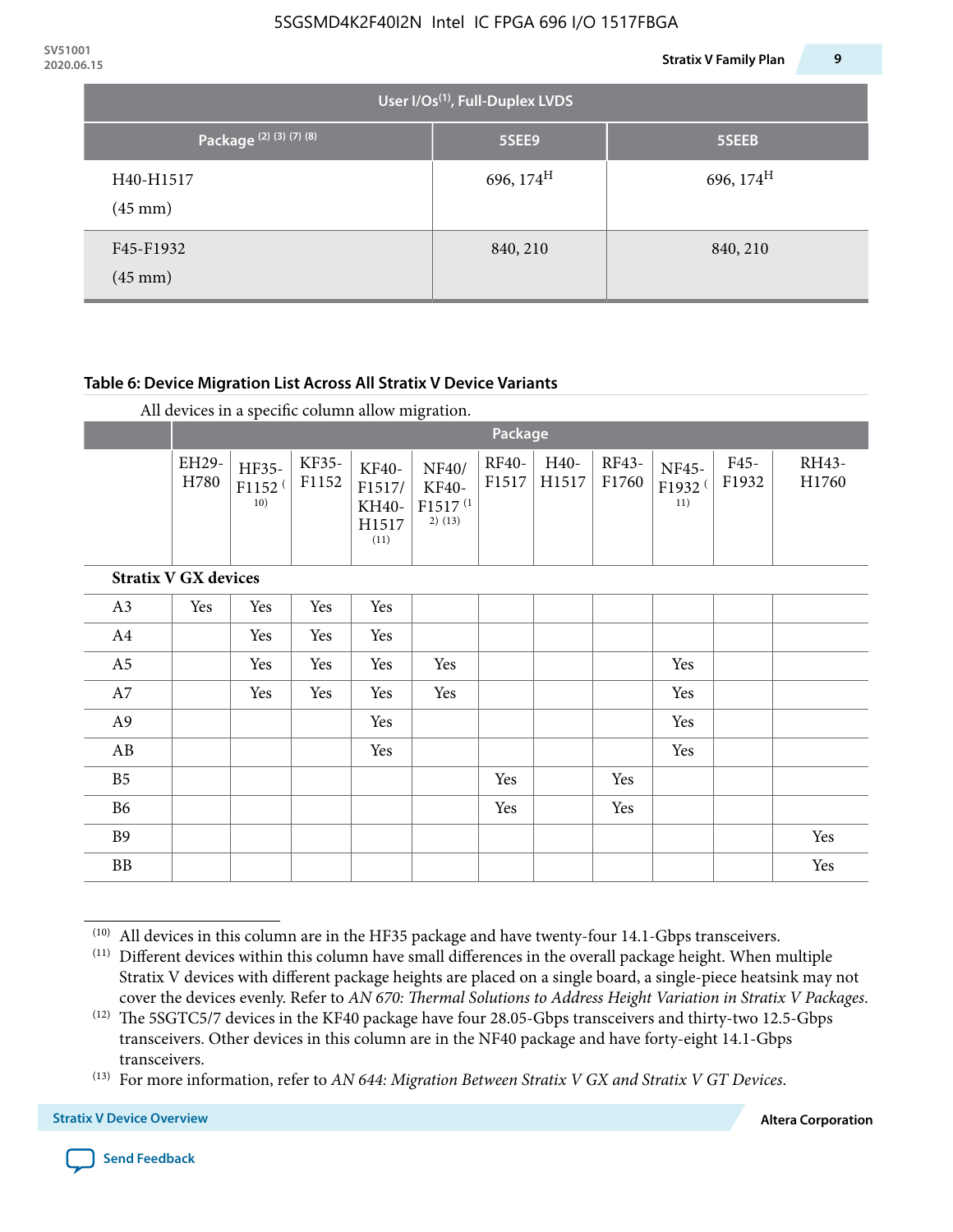#### 5SGSMD4K2F40I2N Intel IC FPGA 696 I/O 1517FBGA

#### **10 Low-Power Serial Transceivers**

**Package**

| <b>Stratix V GT devices</b> |  |  |  |  |  |
|-----------------------------|--|--|--|--|--|
|                             |  |  |  |  |  |

| C <sub>5</sub> |                             |     |  |     | Yes |  |     |  |     |     |  |
|----------------|-----------------------------|-----|--|-----|-----|--|-----|--|-----|-----|--|
| C7             |                             |     |  |     | Yes |  |     |  |     |     |  |
|                | <b>Stratix V GS devices</b> |     |  |     |     |  |     |  |     |     |  |
| D <sub>3</sub> | Yes                         | Yes |  |     |     |  |     |  |     |     |  |
| D <sub>4</sub> | Yes                         | Yes |  | Yes |     |  |     |  |     |     |  |
| D <sub>5</sub> |                             | Yes |  | Yes |     |  |     |  |     |     |  |
| D <sub>6</sub> |                             |     |  | Yes |     |  |     |  | Yes |     |  |
| D <sub>8</sub> |                             |     |  | Yes |     |  |     |  | Yes |     |  |
|                | <b>Stratix V E devices</b>  |     |  |     |     |  |     |  |     |     |  |
| E9             |                             |     |  |     |     |  | Yes |  |     | Yes |  |
| EB             |                             |     |  |     |     |  | Yes |  |     | Yes |  |

**Note:** To verify the pin migration compatibility, use the Pin Migration View window in the Quartus II software Pin Planner.

#### **Related Information**

• **[Altera Product Selector](http://www.altera.com/products/selector/psg-selector.html#)**

Provides the latest information about Altera products.

- **[For more information about verifying the pin migration compatibility, refer to the I/O](http://www.altera.com/literature/hb/qts/qts_qii52013.pdf) [Management chapter in volume 2 of the Quartus II Handbook.](http://www.altera.com/literature/hb/qts/qts_qii52013.pdf)**
- **[For full package details, refer to the Package information datasheet for Altera devices.](http://www.altera.com/support/devices/packaging/specifications/pkg-pin/spe-index.jsp)**
- **[AN 644: Migration Between Stratix V GX and Stratix V GT Devices](http://www.altera.com/literature/an/an644.pdf)**
- **[AN 670: Thermal Solutions to Address Height Variation in Stratix V Packages](http://www.altera.com/literature/an/an670.pdf)**

### **Low-Power Serial Transceivers**

Stratix V FPGAs deliver the industry's most flexible transceivers with the highest bandwidth from 600 Mbps to 28.05 Gbps, low bit error ratio (BER), and low power. Stratix V transceivers have many enhancements to improve flexibility and robustness. These enhancements include robust analog receiver clock and data recovery (CDR), advanced pre-emphasis, and equalization. In addition, each channel provides full featured embedded PCS hard IP to simplify the design, lower the power, and save valuable core resources.

Stratix V transceivers are compliant with a wide range of standard protocols and data rates and are equipped with a variety of signal conditioning features to support backplane, optical module, and chip-tochip applications.

Stratix V transceivers are located on the left and right sides of the device, as shown in the figure below. The transceivers are isolated from the rest of the chip to prevent core and I/O noise from coupling into the transceivers, thereby ensuring optimal signal integrity. The transceiver channels consist of the physical medium attachment (PMA), PCS, and high-speed clock networks. You can also configure unused transceiver PMA channels as additional transmitter PLLs.

**Altera Corporation Stratix V Device Overview**

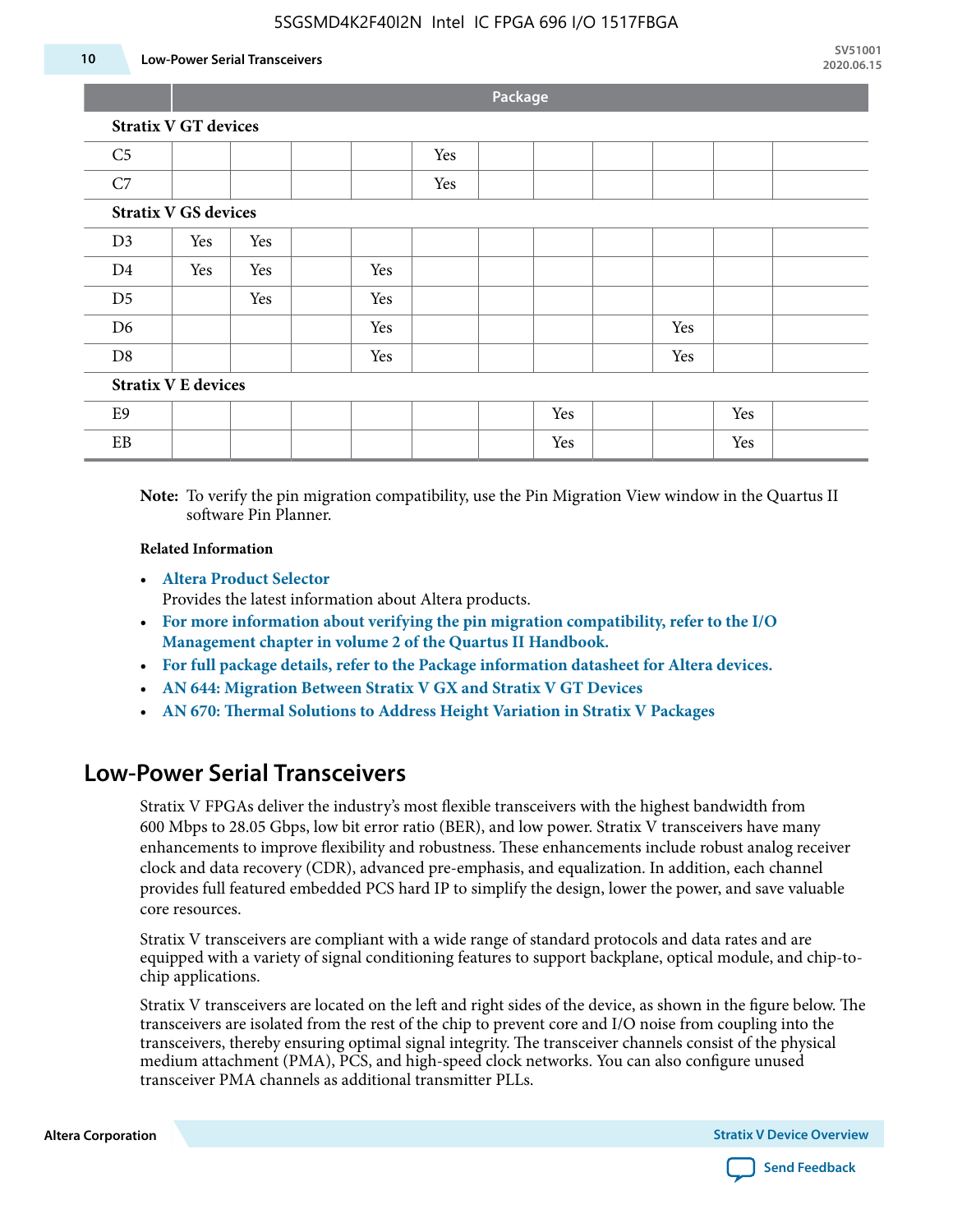#### **Figure 1: Stratix V GT, GX, and GS Device Chip View**

This figure represents one variant of a Stratix V device with transceivers. Other variants may have a different floorplan than the one shown here.



(1) You can use the unused transceiver channels as additional transceiver transmitter PLLs.

The following table lists the PMA features for the Stratix V transceivers.

#### **Table 7: Transceiver PMA Features**

| <b>Feature</b>        | <b>Capability</b>                                                                              |
|-----------------------|------------------------------------------------------------------------------------------------|
| Chip-to-chip support  | 28.05 Gbps and 12.5 Gbps (Stratix V GT devices) and<br>14.1 Gbps (Stratix V GX and GS devices) |
| Backplane support     | 12.5 Gbps (Stratix V GX, GS, and GT devices)                                                   |
| Cable driving support | PCIe cable and eSATA applications                                                              |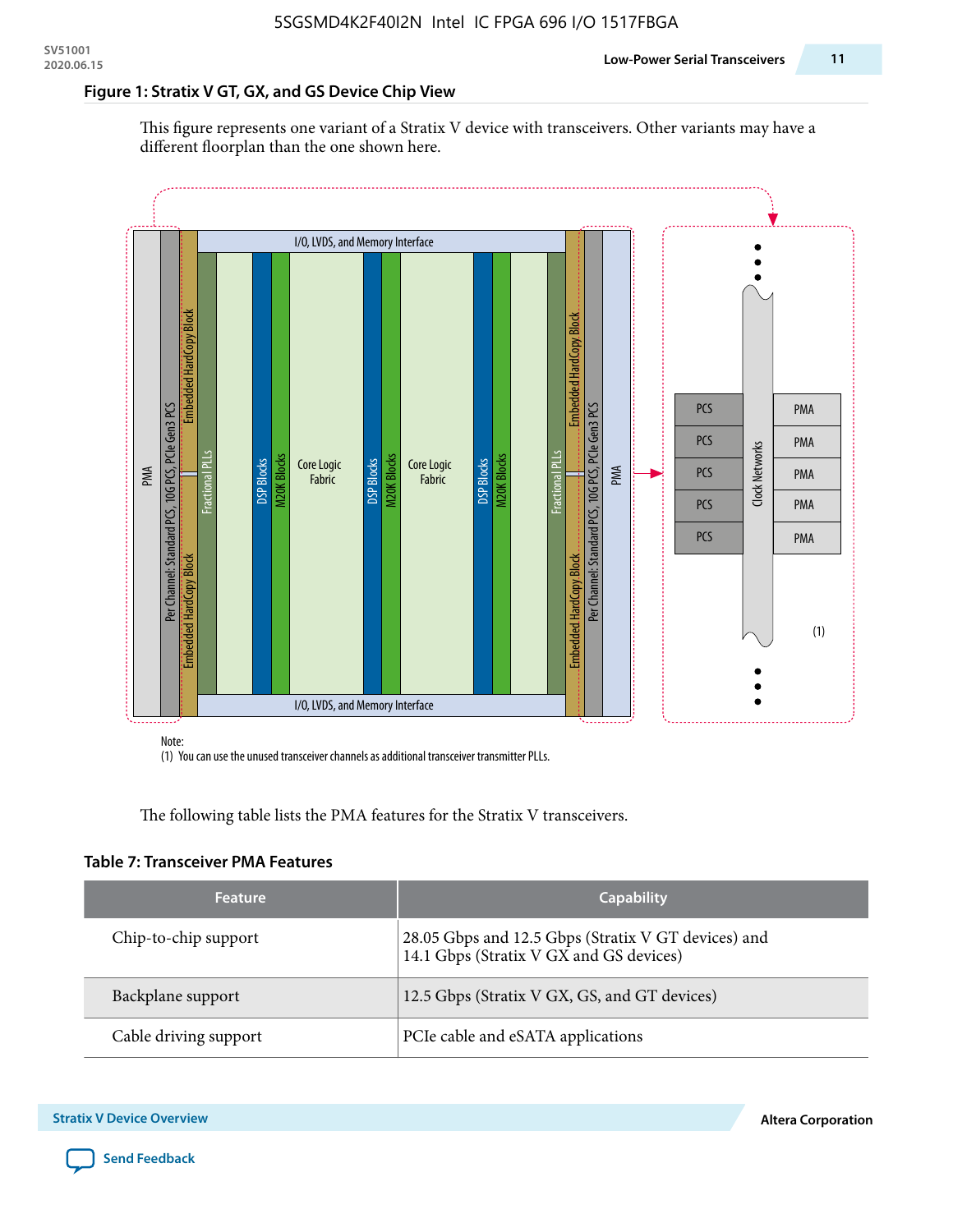5SGSMD4K2F40I2N Intel IC FPGA 696 I/O 1517FBGA

**12 Low-Power Serial Transceivers**

| <b>Feature</b>                                      | <b>Capability</b>                                                                                                                                                         |
|-----------------------------------------------------|---------------------------------------------------------------------------------------------------------------------------------------------------------------------------|
| Optical module support with EDC                     | 10G Form-factor Pluggable (XFP), Small Form-factor Pluggable<br>(SFP+), Quad Small Form-factor Pluggable (QSFP), CXP, 100G<br>Pluggable (CFP), 100G Form-factor Pluggable |
| Continuous Time Linear Equalization<br>(CTLE)       | Receiver 4-stage linear equalization to support high-attenuation<br>channels                                                                                              |
| Decision Feedback Equalization (DFE)                | Receiver 5-tap digital equalizer to minimize losses and crosstalk                                                                                                         |
| Adaptive equalization (AEQ)                         | Adaptive engine to automatically adjust equalization to<br>compensate for changes over time                                                                               |
| PLL-based clock recovery                            | Superior jitter tolerance versus phase interpolation techniques                                                                                                           |
| Programmable deserialization and word<br>alignment  | Flexible deserialization width and configurable word alignment<br>patterns                                                                                                |
| Transmitter equalization (pre-emphasis)             | Transmitter driver 4-tap pre-emphasis and de-emphasis for<br>protocol compliance under lossy conditions                                                                   |
| Ring and LC oscillator transmitter PLLs             | Choice of transmitter PLLs per channel, optimized for specific<br>protocols and applications                                                                              |
| On-chip instrumentation (EyeQ data-<br>eye monitor) | Allows non-intrusive on-chip monitoring of both width and<br>height of the data eye                                                                                       |
| Dynamic reconfiguration                             | Allows reconfiguration of single channels without affecting<br>operation of other channels                                                                                |
| Protocol support                                    | Compliance with over 50 industry standard protocols in the<br>range of 600 Mbps to 28.05 Gbps                                                                             |

The Stratix V core logic connects to the PCS through an 8-, 10-, 16-, 20-, 32-, 40-, 64-, or 66-bit interface, depending on the transceiver data rate and protocol. Stratix V devices contain PCS hard IP to support PCIe Gen3, Gen2, Gen1, Interlaken, 10GE, XAUI, GbE, SRIO, CPRI, and GPON protocols. All other standard and proprietary protocols are supported through the transceiver PCS hard IP. The following table lists the transceiver PCS features.

#### **Table 8: Transceiver PCS Features**

| <b>Protocol</b> | Data Rates (Gbps)     | <b>Transmitter Data Path</b>                                                                  | <b>Receiver Data Path</b>                                                                                  |  |
|-----------------|-----------------------|-----------------------------------------------------------------------------------------------|------------------------------------------------------------------------------------------------------------|--|
| Custom PHY      | $0.6 \text{ to } 8.5$ | Phase compensation FIFO, byte<br>serializer, 8B/10B encoder,<br>bit-slip, and channel bonding | Word aligner, de-skew FIFO,<br>rate match FIFO, 8B/10B<br>decoder, byte deserializer, and<br>byte ordering |  |

**Altera Corporation** 

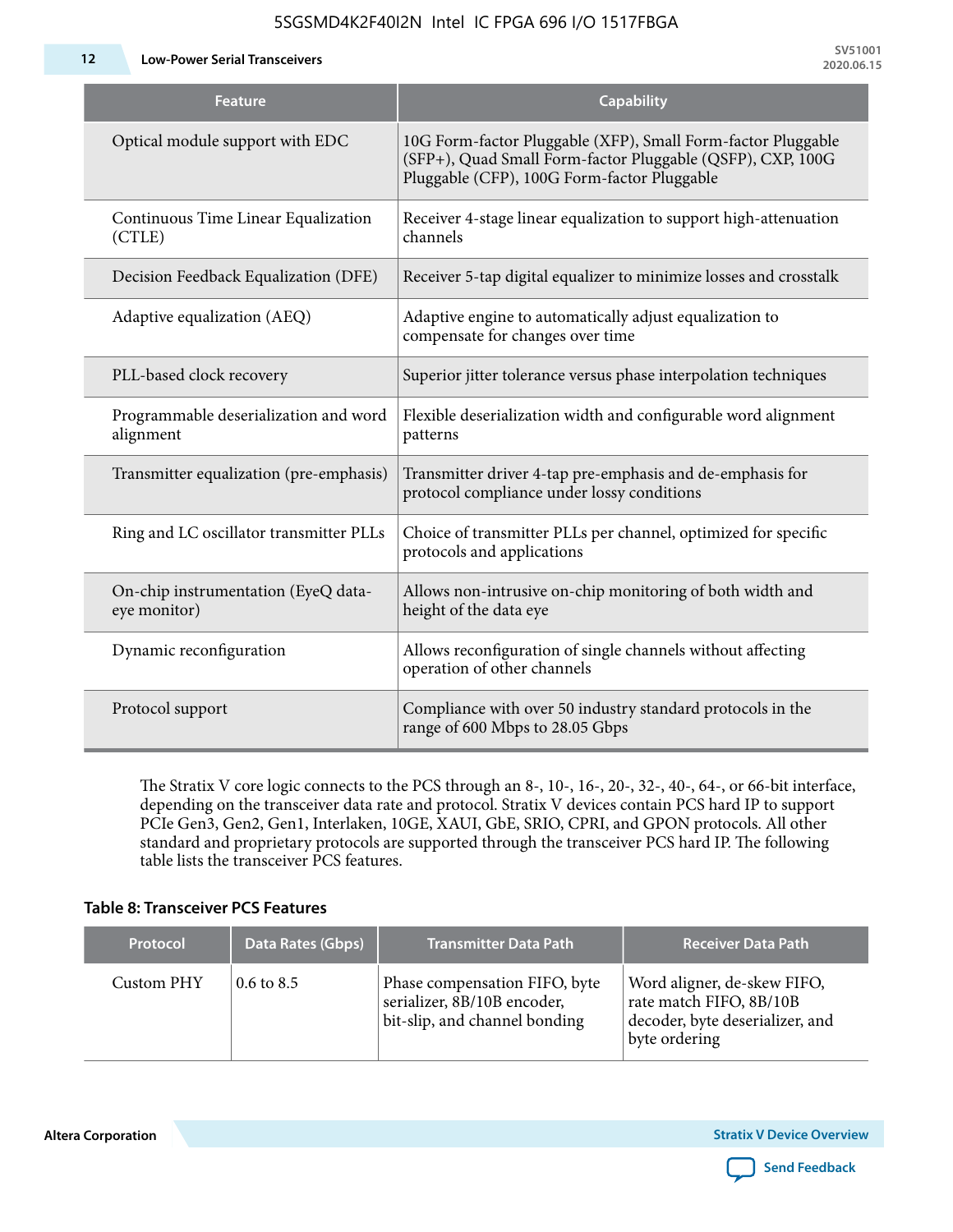#### 5SGSMD4K2F40I2N Intel IC FPGA 696 I/O 1517FBGA

**SV51001**

#### **2020.06.15 PCIe Gen3, Gen2, and Gen1 Hard IP (Embedded HardCopy Block) 13**

| Protocol                         | <b>Data Rates (Gbps)</b> | <b>Transmitter Data Path</b>                                                                           | <b>Receiver Data Path</b>                                                                                                               |
|----------------------------------|--------------------------|--------------------------------------------------------------------------------------------------------|-----------------------------------------------------------------------------------------------------------------------------------------|
| Custom 10G<br><b>PHY</b>         | 9.98 to 14.1             | TX FIFO, gear box, and bit-slip                                                                        | RX FIFO and gear box                                                                                                                    |
| x1, x4, x8 PCIe<br>Gen1 and Gen2 | 2.5 and 5.0              | Same as custom PHY plus PIPE<br>2.0 interface to core logic                                            | Same as custom PHY plus<br>PIPE 2.0 interface to core logic                                                                             |
| x1, x4, x8 PCIe<br>Gen3          | 8                        | Phase compensation FIFO,<br>encoder, scrambler, gear box, and<br>bit-slip                              | Block synchronization, rate<br>match FIFO, decoder,<br>de-scrambler, and phase<br>compensation FIFO                                     |
| 10G Ethernet                     | 10.3125                  | TX FIFO, 64/66 encoder,<br>scrambler, and gear box                                                     | RX FIFO, 64/66 decoder,<br>de-scrambler, block synchro-<br>nization, and gear box                                                       |
| Interlaken                       | 4.9 to 14.1              | TX FIFO, frame generator,<br>CRC-32 generator, scrambler,<br>disparity generator, and gear box         | RX FIFO, frame generator,<br>CRC-32 checker, frame<br>decoder, descrambler,<br>disparity checker, block<br>synchronization, and gearbox |
| OTN 40 and                       | $(4+1)$ x 11.3           | TX FIFO, channel bonding, and                                                                          | RX FIFO, lane deskew, and                                                                                                               |
| 100                              | $(10+1)$ x 11.3          | byte serializer                                                                                        | byte de-serializer                                                                                                                      |
| GbE                              | 1.25                     | Same as custom PHY plus GbE<br>state machine                                                           | Same as custom PHY plus<br>GbE state machine                                                                                            |
| <b>XAUI</b>                      | 3.125 to 4.25            | Same as custom PHY plus XAUI<br>state machine for bonding four<br>channels                             | Same as custom PHY plus<br>XAUI state machine for re-<br>aligning four channels                                                         |
| <b>SRIO</b>                      | 1.25 to 6.25             | Same as custom PHY plus SRIO<br>V2.1 compliant x2 and x4 channel SRIO V2.1 compliant x2 and<br>bonding | Same as custom PHY plus<br>x4 deskew state machine                                                                                      |
| <b>CPRI</b>                      | 0.6144 to 9.83           | Same as custom PHY plus TX<br>deterministic latency                                                    | Same as custom PHY plus RX<br>deterministic latency                                                                                     |
| <b>GPON</b>                      | 1.25, 2.5, and 10        | Same as custom PHY                                                                                     | Same as custom PHY                                                                                                                      |

# **PCIe Gen3, Gen2, and Gen1 Hard IP (Embedded HardCopy Block)**

Stratix V devices have PCIe hard IP designed for performance, ease-of-use, and increased functionality. The PCIe hard IP consists of the PCS, data link, and transaction layers. The PCIe hard IP supports Gen3, Gen2, and Gen1 end point and root port up to x8 lane configurations.

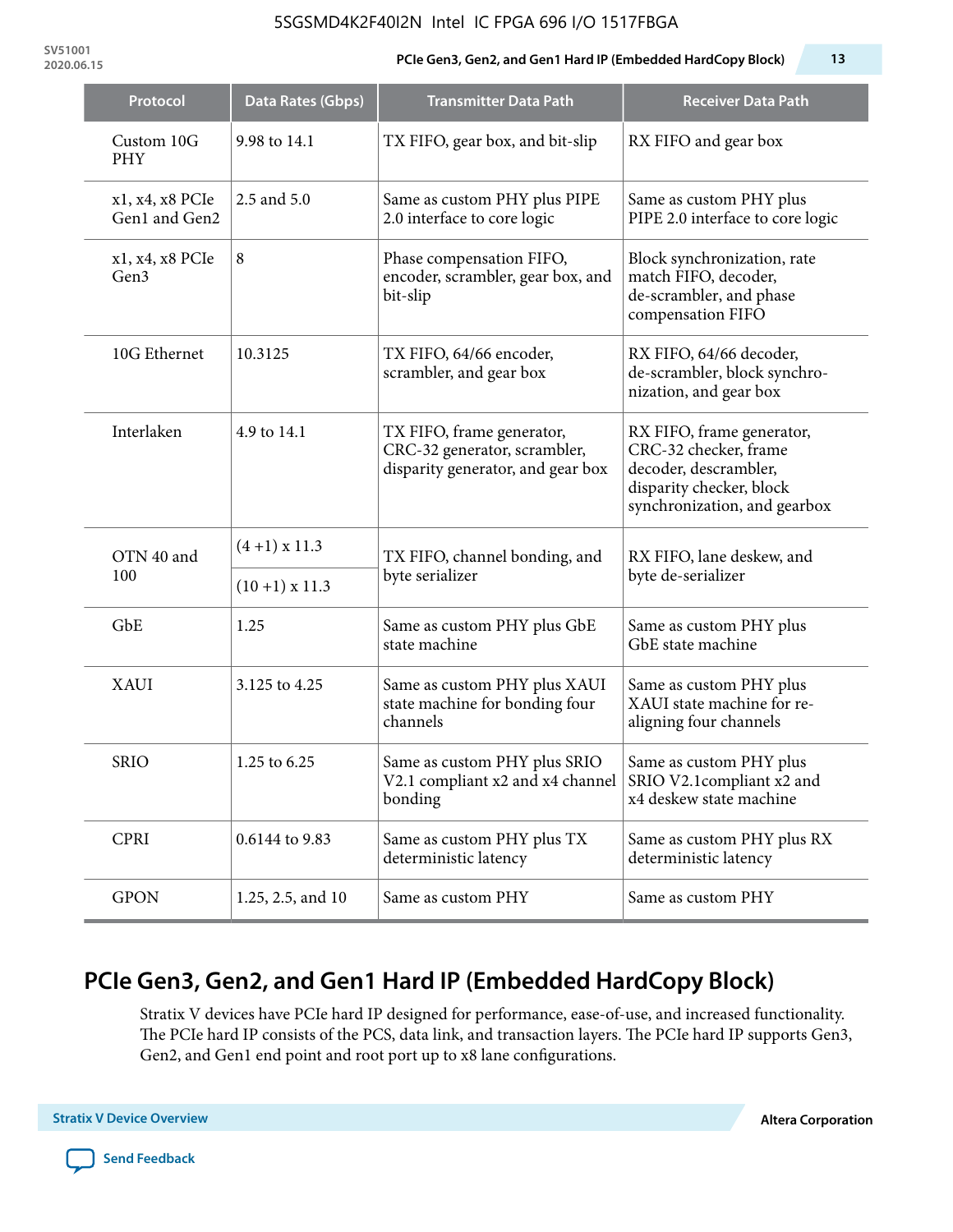#### **14 External Memory and GPIO**

The Stratix V PCIe hard IP operates independently from the core logic, which allows the PCIe link to wake up and complete link training in less than 100 ms while the Stratix V device completes loading the programming file for the rest of the FPGA. The PCIe hard IP also provides added functionality, which helps support emerging features such as Single Root I/O Virtualization (SR-IOV) or optional protocol extensions. In addition, the Stratix V device PCIe hard IP has improved end-to-end data path protection using ECC and enables device CvP.

In all Stratix V devices, the primary PCIe hard IP that supports CvP is always in the bottom left corner of the device (IOBANK\_B0L) when viewing the die from the top.

### **External Memory and GPIO**

Each Stratix V I/O block has a hard FIFO that improves the resynchronization margin as data is transferred from the external memory to the FPGA.

The hard FIFO also lowers PHY latency, resulting in higher random access performance. GPIOs include on-chip dynamic termination to reduce the number of external components and minimize reflections. On-package decoupling capacitors suppress noise on the power lines, which reduce noise coupling into the I/Os. Memory banks are isolated to prevent core noise from coupling to the output, thus reducing jitter and providing optimal signal integrity.

The external memory interface block uses advanced calibration algorithms to compensate for process, voltage and temperature (PVT) variations in the FPGA and external memory components. The advanced algorithms ensure maximum bandwidth and a robust timing margin across all conditions. Stratix V devices deliver a complete memory solution with the High Performance Memory Controller II (HPMC II) and UniPHY MegaCore® IP that simplifies a design for today's advanced memory modules. The following table lists external memory interface block performance.

| Interface         | Performance (MHz) |
|-------------------|-------------------|
| DDR3              | 933               |
| DDR <sub>2</sub>  | 400               |
| QDR II            | 350               |
| $QDR II+$         | 550               |
| <b>RLDRAM II</b>  | 533               |
| <b>RLDRAM III</b> | 800               |

#### **Table 9: External Memory Interface Performance**

The specifications listed in this table are performance targets. For a current achievable performance, use the *External Memory Interface Spec Estimator*.

#### **Related Information**

**[External Memory Interface Spec Estimator](http://www.altera.com/technology/memory/estimator/mem-emif-index.html)**

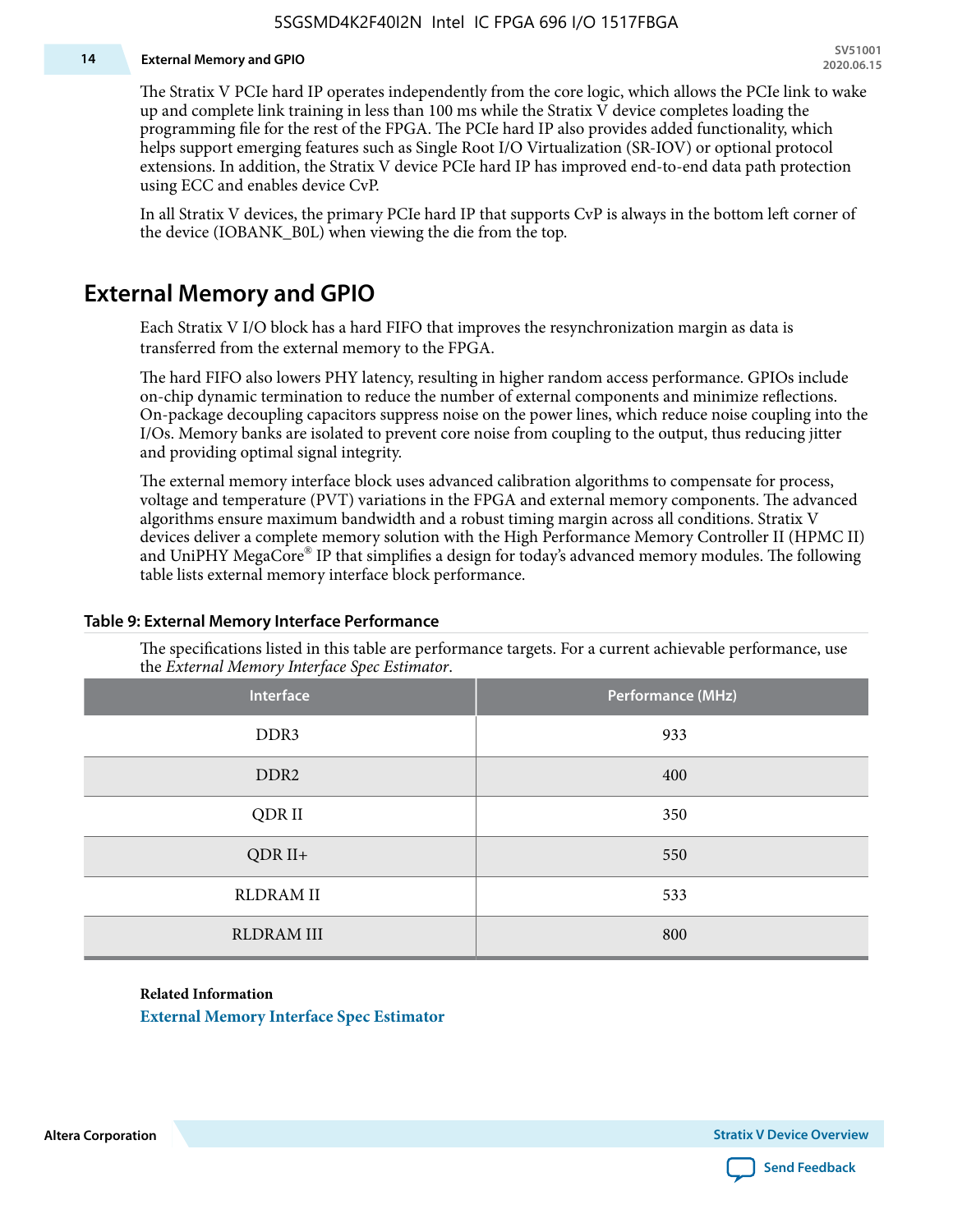# **Adaptive Logic Module**

Stratix V devices use an improved ALM to implement logic functions more efficiently. The Stratix V ALM has eight inputs with a fracturable look-up table (LUT), two dedicated embedded adders, and four dedicated registers.

The Stratix V ALM has the following enhancements:

- Packs 6% more logic when compared with the ALM found in Stratix IV devices.
- Implements select 7-input LUT-based functions, all 6-input logic functions, and two independent functions consisting of smaller LUT sizes (such as two independent 4-input LUTs) to optimize core usage.
- Adds more registers (four registers per 8-input fracturable LUT). More registers allow Stratix V devices to maximize core performance at a higher core logic usage and provides easier timing closure for register-rich and heavily pipelined designs.

The Quartus II software leverages the Stratix V ALM logic structure to deliver the highest performance, optimal logic usage, and lowest compile times. The Quartus II software simplifies design re-use because it automatically maps legacy Stratix designs into the new Stratix V ALM architecture.

# **Clocking**

The Stratix V device core clock network is designed to support 800-MHz fabric operations and 1,066-MHz and 1,600-Mbps external memory interfaces.

The clock network architecture is based on Altera's proven global, quadrant, and peripheral clock structure, which is supported by dedicated clock input pins and fractional clock synthesis PLLs. The Quartus II software identifies all unused sections of the clock network and powers them down, which reduces power consumption.

# **Fractional PLL**

Stratix V devices contain up to 32 fractional PLLs.

You can use the fractional PLLs to reduce both the number of oscillators required on the board and the clock pins used in the FPGA by synthesizing multiple clock frequencies from a single reference clock source. In addition, you can use the fractional PLLs for clock network delay compensation, zero delay buffering, and transmitter clocking for transceivers. Fractional PLLs can be individually configured for integer mode or fractional mode with third-order delta-sigma modulation.

# **Embedded Memory**

Stratix V devices contain two types of embedded memory blocks: MLAB (640-bit) and M20K (20-Kbit). MLAB blocks are ideal for wide and shallow memories. M20K blocks are useful for supporting larger memory configurations and include ECC.

Both types of memory blocks operate up to 600 MHz and can be configured to be a single- or dual-port RAM, FIFO, ROM, or shift register. These memory blocks are flexible and support a number of memory configurations, as shown in the following table.

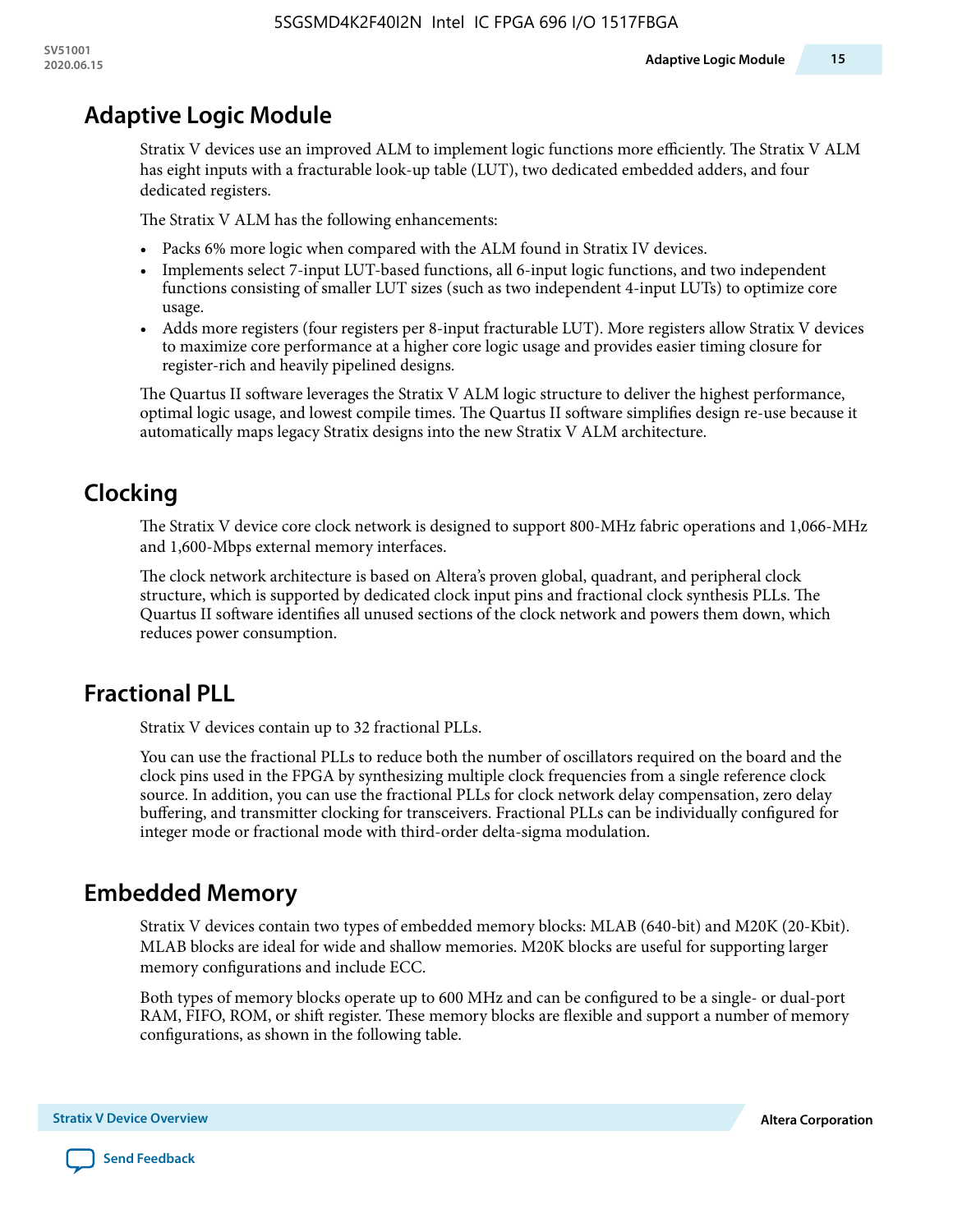#### **16 Variable Precision DSP Block**

**SV51001 2020.06.15**

#### **Table 10: Embedded Memory Block Configuration**

| MLAB (640 Bits) | M20K (20,480 Bits) |
|-----------------|--------------------|
|                 | 512x40             |
|                 | 1Kx20              |
| 32x20           | 2Kx10              |
| 64x10           | 4Kx5               |
|                 | 8Kx2               |
|                 | 16Kx1              |

The Quartus II software simplifies design re-use by automatically mapping memory blocks from legacy Stratix devices into the Stratix V memory architecture.

### **Variable Precision DSP Block**

Stratix V FPGAs feature the industry's first variable precision DSP block that you can configure to natively support signal processing with precision ranging from 9x9 to 36x36.

You can independently configure each DSP block at compile time as either a dual 18x18 multiply accumulate or a single 27x27 multiply accumulate. With a dedicated 64-bit cascade bus, you can cascade multiple variable precision DSP blocks to implement even higher precision DSP functions efficiently. The following table describes how variable precision is accommodated within a DSP block or by using multiple blocks.

# **Multiplier Size (bits) DSP Block Resources Expected Usage** 9x9 1/3 of variable precision DSP block Low precision fixed point  $18x18$  1/2 of variable precision DSP block 14 Medium precision fixed point 27x27 1 variable precision DSP block High precision fixed or single precision floating point 36x36 2 variable precision DSP blocks Very high precision fixed point

#### **Table 11: Variable Precision DSP Block Configurations**

Complex multiplication is common in DSP algorithms. One of the most popular applications of complex multipliers is the fast Fourier transform (FFT) algorithm, which increases precision requirements on only one side of the multiplier. The variable precision DSP block is designed to support the FFT algorithm with a proportional increase in DSP resources with precision growth. The following table lists complex multipli‐ cation with variable precision DSP blocks.

**Altera Corporation Stratix V Device Overview**

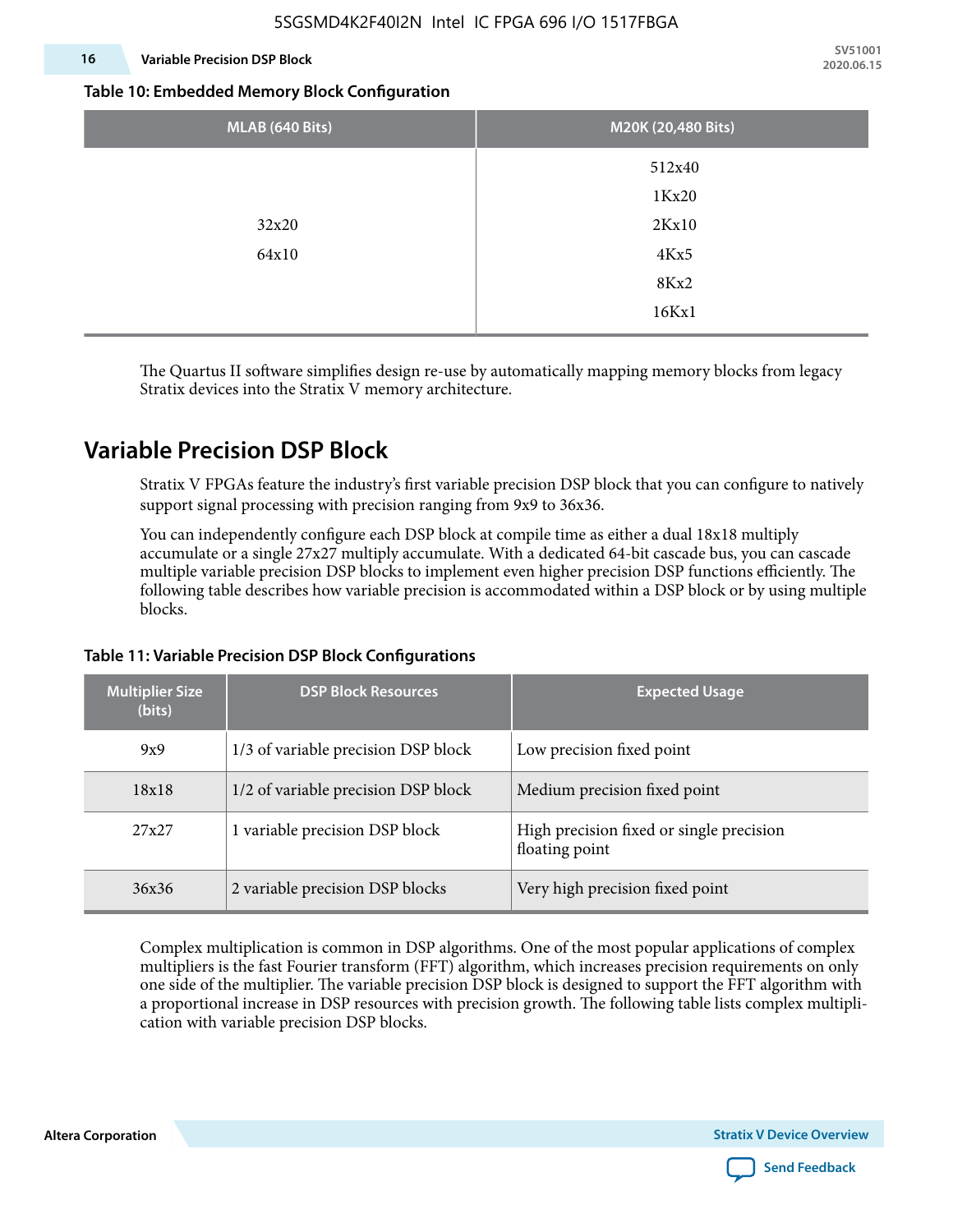| <b>Multiplier Size</b><br>(bits) | <b>DSP Block Resources</b>      | <b>Expected Usage</b>                     |
|----------------------------------|---------------------------------|-------------------------------------------|
| 18x18                            | 2 variable precision DSP blocks | Resource optimized FFTs                   |
| 18x25                            | 3 variable precision DSP blocks | Accommodate bit growth through FFT stages |
| 18x36                            | 4 variable precision DSP blocks | Highest precision FFT stages              |
| 27x27                            | 4 variable precision DSP blocks | Single precision floating point           |

#### **Table 12: Complex Multiplication with Variable Precision DSP Blocks**

For FFT applications with high dynamic range requirements, only the Altera $^\circ$  FFT MegaCore offers an option of single precision floating point implementation, with the resource usage and performance similar to high-precision fixed point implementations.

Other new features include:

- 64-bit accumulator, the largest in the industry
- Hard pre-adder, available in both 18- and 27-bit modes
- Cascaded output adders for efficient systolic FIR filters
- Internal coefficient register banks
- Enhanced independent multiplier operation
- Efficient support for single- and double-precision floating point arithmetic
- Ability to infer all the DSP block modes through HDL code using the Altera Complete Design Suite

The variable precision DSP block is ideal for higher bit precision in high-performance DSP applications. At the same time, the variable precision DSP block can efficiently support the many existing 18-bit DSP applications, such as high definition video processing and remote radio heads. Stratix V FPGAs, with the variable precision DSP block architecture, are the only FPGA family that can efficiently support many different precision levels, up to and including floating point implementations. This flexibility results in increased system performance, reduced power consumption, and reduced architecture constraints for system algorithm designers.

### **Power Management**

Stratix V devices leverage FPGA architectural features and process technology advancements to reduce total power consumption by up to 30% when compared with Stratix IV devices at the same performance level.

Stratix V devices continue to provide programmable power technology, introduced in earlier generations of Stratix FPGA families. The Quartus II software PowerPlay feature identifies critical timing paths in a design and biases core logic in that path for high performance. PowerPlay also identifies non-critical timing paths and biases core logic in that path for low power instead of high performance. PowerPlay automatically biases core logic to meet performance and optimize power consumption.

Additionally, Stratix V devices have a number of hard IP blocks that reduce logic resources and deliver substantial power savings when compared with soft implementations. The list includes PCIe Gen1/Gen2/ Gen3, Interlaken PCS, hard I/O FIFOs, and transceivers. Hard IP blocks consume up to 50% less power than equivalent soft implementations.

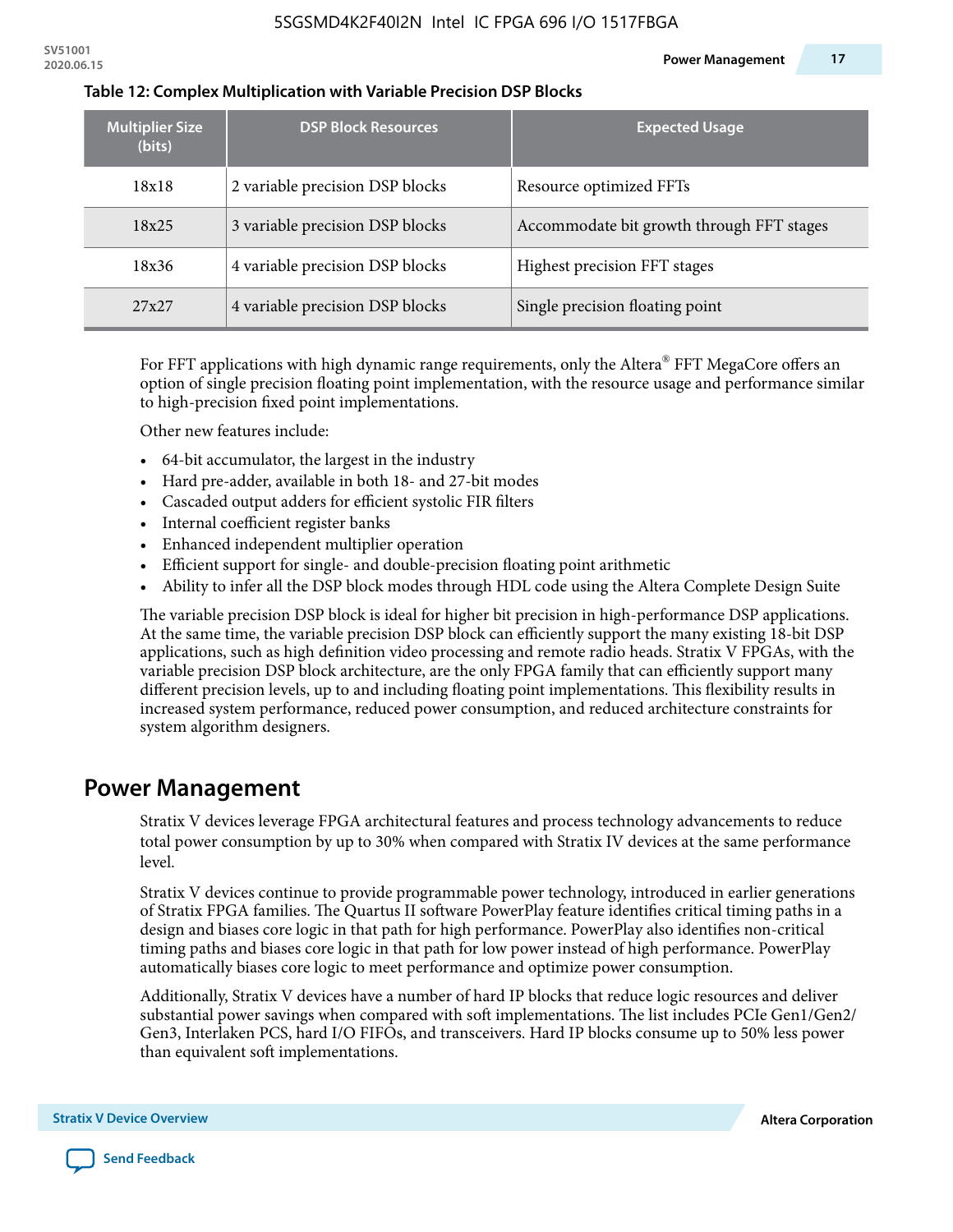#### **18 Incremental Compilation**

Stratix V transceivers are designed for power efficiency. The transceiver channels consume 50% less power than Stratix IV FPGAs. The transceiver PMA consumes approximately 90 mW at 6.5 Gbps and 170 mW at 12.5 Gbps.

### **Incremental Compilation**

The Quartus II software incremental compilation feature reduces compilation time by up to 70% and preserves performance to ease timing closure.

Incremental compilation supports top-down, bottom-up, and team-based design flows. Incremental compilation facilitates modular hierarchical and team-based design flows where a team of designers work in parallel on a design. Different designers or IP providers can develop and optimize different blocks of the design independently, which you can then import into the top-level project.

# **Enhanced Configuration and CvP**

Stratix V device configuration is enhanced for ease-of-use, speed, and cost.

Stratix V devices support a new 4-bit bus active serial mode (ASx4). ASx4 supports up to a 400Mbps data rate using small low-cost quad interface Flash devices. ASx4 mode is easy to use and offers an ideal balance between cost and speed. Finally, the fast passive parallel (FPP) interface is enhanced to support 8-, 16-, and 32-bit data widths to meet a wide range of performance and cost goals.

You can configure Stratix V FPGAs using CvP with PCIe. CvP with PCIe divides the configuration process into two parts: the PCIe hard IP and periphery and the core logic fabric. CvP uses a much smaller amount of external memory (flash or ROM) because CvP has to store only the configuration file for the PCIe hard IP and periphery. The 100-ms power-up to active time (for PCIe) is much easier to achieve when only the PCIe hard IP and periphery are loaded. After the PCIe hard IP and periphery are loaded and the root port is booted up, application software running on the root port can send the configuration file for the FPGA fabric across the PCIe link where the file is loaded into the FPGA. The FPGA is then fully configured and functional.

The following table lists the configuration modes available for Stratix V devices.

| <b>Mode</b>                           | <b>Fast or</b><br><b>Slow POR</b> | Compres-<br>sion | <b>Encryption</b> | Remote<br><b>Update</b> | Data Width | <b>Max Clock</b><br>Rate (MHz) | <b>Max Data Rate</b><br>(Mbps) |
|---------------------------------------|-----------------------------------|------------------|-------------------|-------------------------|------------|--------------------------------|--------------------------------|
| <b>Active Serial</b><br>(AS)          | Yes                               | Yes              | Yes               | Yes                     | 1, 4       | 100                            | 400                            |
| Passive Serial<br>(PS)                | Yes                               | Yes              | Yes               |                         | 1          | 125                            | 125                            |
| <b>Fast Passive</b><br>Parallel (FPP) | Yes                               | Yes              | Yes               | $Yes$ $(14)$            | 8, 16, 32  | $125^{(15)}$                   | 3,000                          |

#### **Table 13: Configuration Modes for Stratix V Devices**

**Altera Corporation Stratix V Device Overview**



<sup>(14)</sup> Remote update support with the Parallel Flash Loader.

<sup>&</sup>lt;sup>(15)</sup> The maximum clock rate is 125 MHz for x8 and x16 FPP, but only 100 MHz for x32 FPP.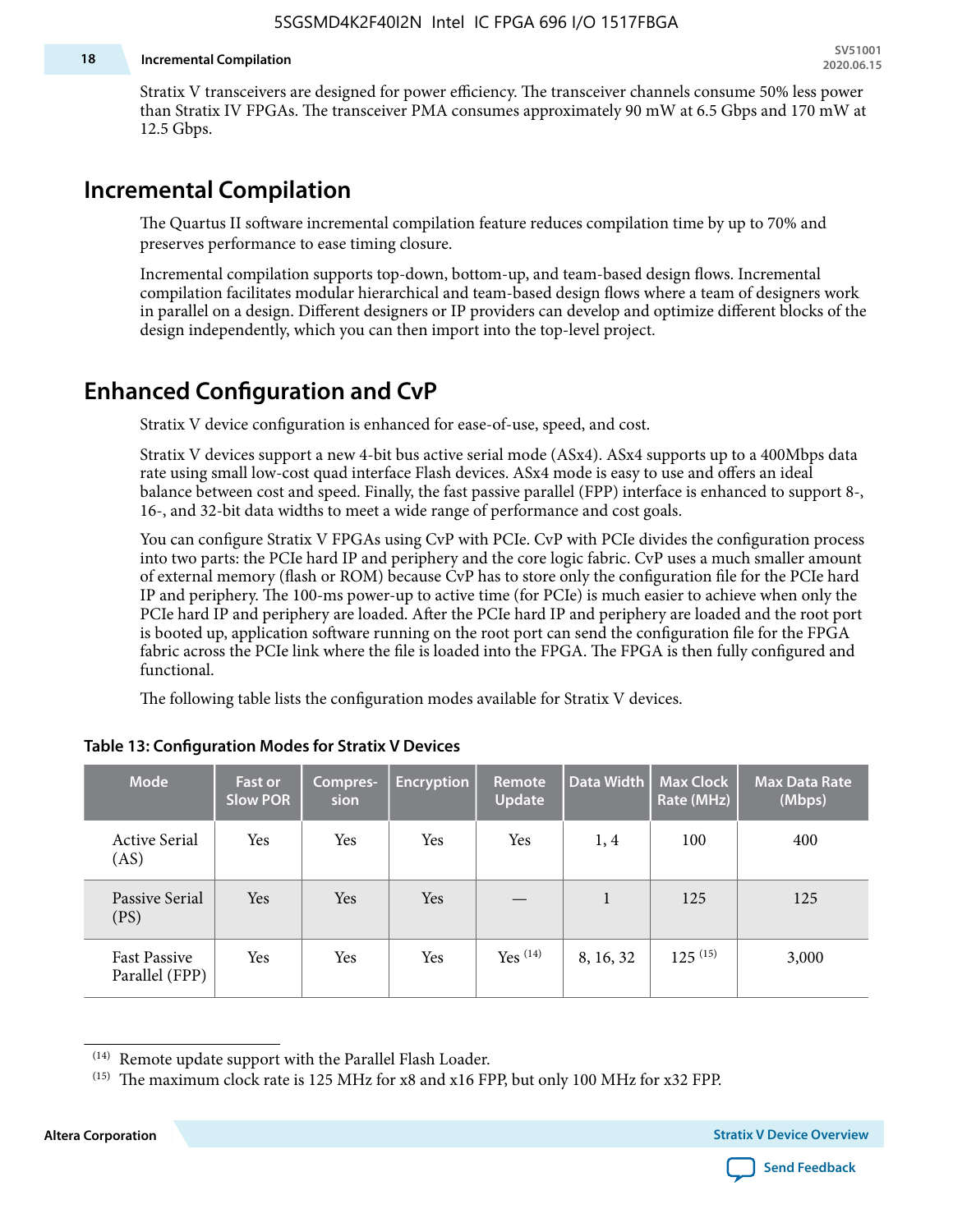| <b>Mode</b>                     | <b>Fast or</b><br><b>Slow POR</b> | Compres-<br>sion | <b>Encryption</b> | Remote<br><b>Update</b> | Data Width | <b>Max Clock</b><br>Rate (MHz) | <b>Max Data Rate</b><br>(Mbps) |
|---------------------------------|-----------------------------------|------------------|-------------------|-------------------------|------------|--------------------------------|--------------------------------|
| CvP                             |                                   |                  | Yes               | Yes                     | 1, 2, 4, 8 |                                | 3,000                          |
| Partial<br>Reconfigura-<br>tion |                                   |                  | Yes               | Yes                     | 16         | 125                            | 2,000                          |
| <b>JTAG</b>                     |                                   |                  |                   |                         |            | 33                             | 33                             |

### **Partial Reconfiguration**

Partial reconfiguration allows you to reconfigure part of the FPGA while other sections continue to operate.

This capability is required in systems where uptime is critical because partial reconfiguration allows you to make updates or adjust functionality without disrupting services. While lowering power and cost, partial reconfiguration also increases the effective logic density by removing the necessity to place FPGA functions that do not operate simultaneously. Instead, you can store these functions in external memory and load them as required. This capability reduces the size of the FPGA by allowing multiple applications on a single FPGA, saving board space and reducing power.

You no longer need to know all the details of the FPGA architecture to perform partial reconfiguration. Altera simplifies the process by extending the power of incremental compilation used in earlier versions of the Quartus II software.

Partial reconfiguration is supported in the following configurations:

- Partial reconfiguration through the FPP x16 I/O interface
- CvP
- Soft internal core, such as the Nios® II processor.

# **Automatic Single Event Upset Error Detection and Correction**

Stratix V devices offer single event upset (SEU) error detection and correction circuitry that is robust and easy to use.

The correction circuitry includes protection for configuration RAM (CRAM) programming bits and user memories. The CRAM is protected by a continuously running cyclical redundancy check (CRC) error detection circuit with integrated ECC that automatically corrects one or double-adjacent bit errors and detects higher order multi-bit errors. When more than two errors occur, correction is available through a core programming file reload that refreshes a design while the FPGA is operating.

The physical layout of the FPGA is optimized to make the majority of multi-bit upsets appear as independent single- or double-adjacent bit errors, which are automatically corrected by the integrated CRAM ECC circuitry. In addition to the CRAM protection in Stratix V devices, user memories include integrated ECC circuitry and are layout-optimized to enable error detection of 3-bit errors and correction for 2-bit errors.

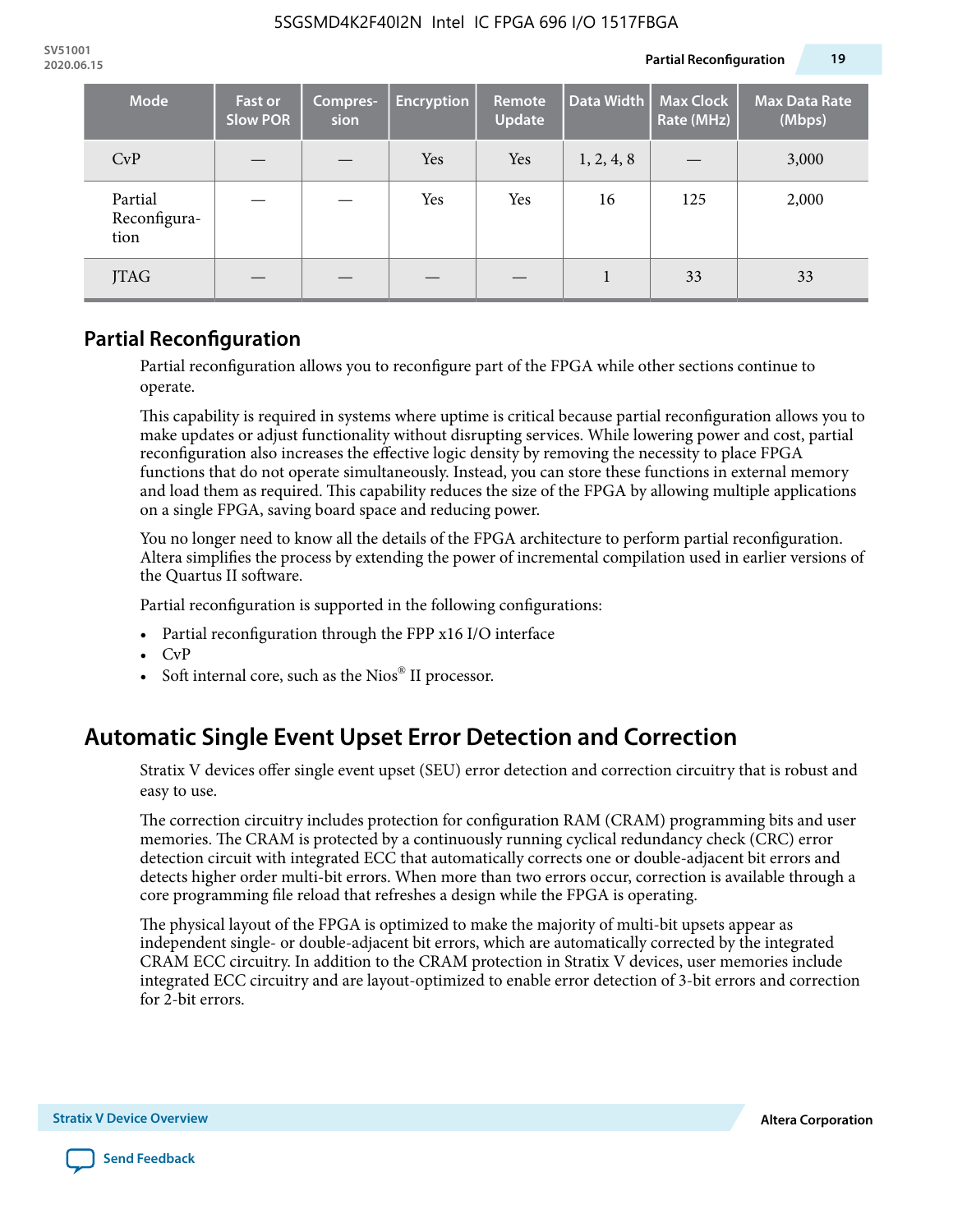### **HardCopy V Devices**

HardCopy V ASICs offer the lowest risk and lowest total cost in ASIC designs with embedded high-speed transceivers. You can prototype and debug with Stratix V FPGAs, then use HardCopy V ASICs for volume production. The proven turnkey process creates a functionally equivalent HardCopy V ASIC with or without embedded transceivers to meet all timing constraints in as little as 12 weeks.

The powerful combination of Stratix V FPGAs and HardCopy V ASICs can help you meet your design requirements. Whether you plan for ASIC production and require the lowest-risk, lowest-cost path from specification to production or require a cost reduction path for your FPGA-based systems, Altera provides the optimal solution for power, performance, and device bandwidth.

### **Ordering Information**

This section describes ordering information for Stratix V GT, GX, GS, and E devices.

The following figure shows the ordering codes for Stratix V devices.

**Altera Corporation** 

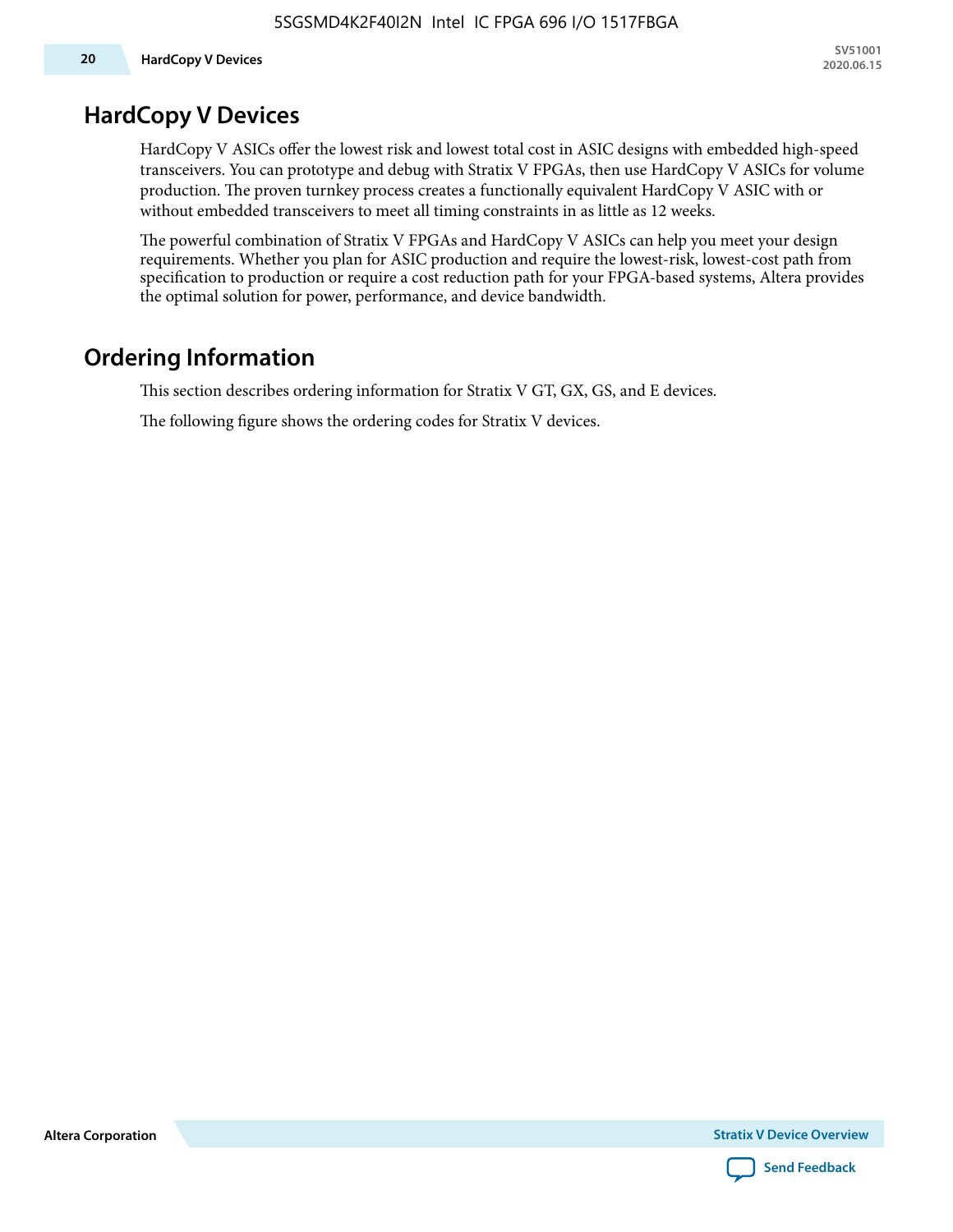#### **Figure 2: Ordering Information for Stratix V Devices**



(1) Stratix V mainstream "M" devices have exactly one instantiation of PCI Express hard IP. Extended "E" devices have either two or four instantiations of PCI Express hard IP, depending on the device and package combination. For non-transceiver Stratix V devices, this character does not appear in the part number.

(2) You can select one or two of these options, or you can ignore these options.

(3) YY parts can support transceiver operations up to 10.3125 Gbps.

(4) Contact Intel for availability.

# **Document Revision History**

| <b>Document</b><br><b>Version</b> | <b>Changes</b>                                                                                                                                            |
|-----------------------------------|-----------------------------------------------------------------------------------------------------------------------------------------------------------|
| 2020.06.15                        | Updated Figure: Ordering Information for Stratix V Devices:<br>• Added the RoHS ordering information.<br>• Removed "ES" from the list of optional suffix. |

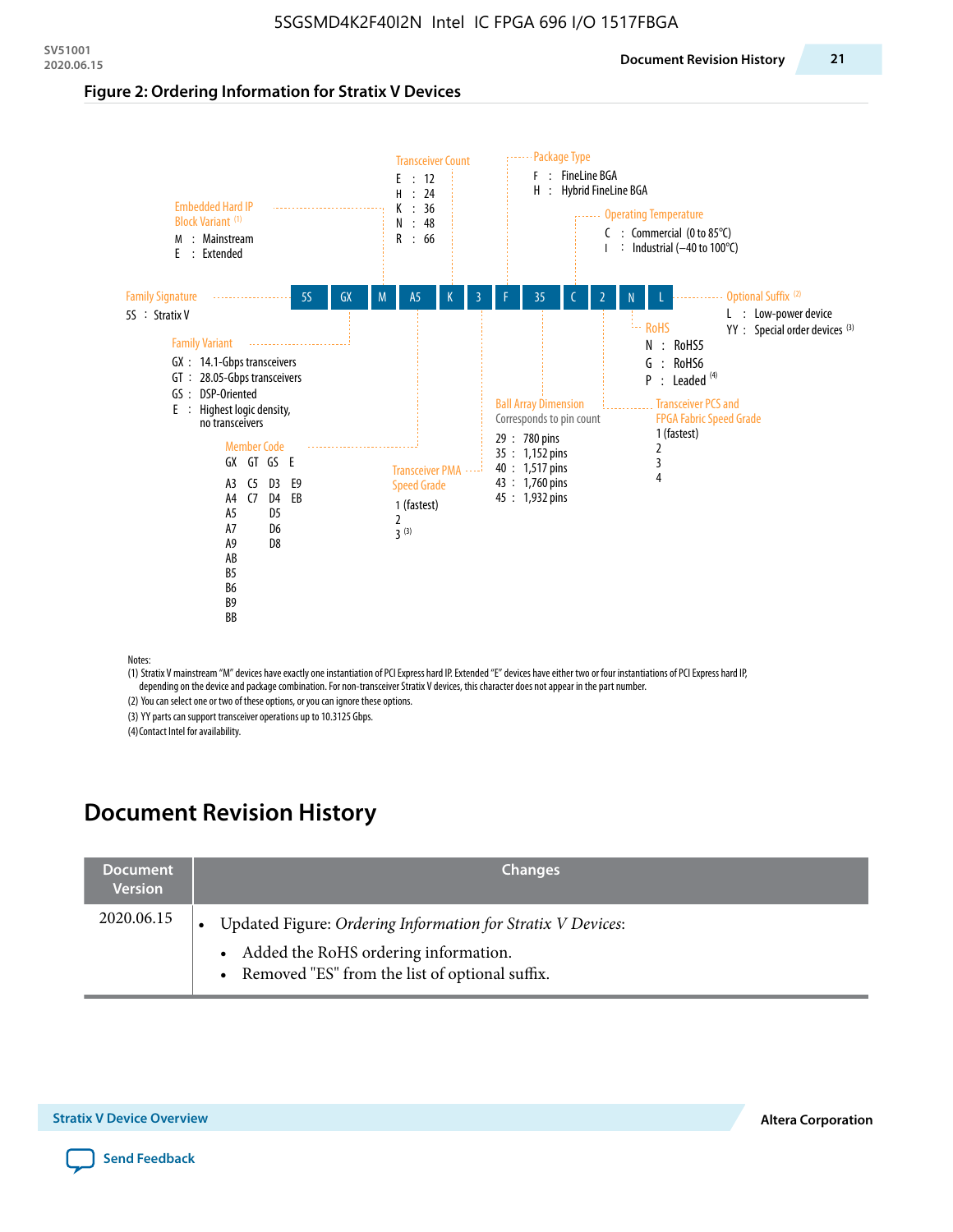#### **22 Document Revision History**

**SV51001 2020.06.15**

### **Table 14: Document Revision History**

| <b>Date</b>   | <b>Version</b> | <b>Changes Made</b>                                                                                                                                                                                                                                                                                                                                                                                                                                                                                                                                                                |
|---------------|----------------|------------------------------------------------------------------------------------------------------------------------------------------------------------------------------------------------------------------------------------------------------------------------------------------------------------------------------------------------------------------------------------------------------------------------------------------------------------------------------------------------------------------------------------------------------------------------------------|
| October 2015  | 2015.10.01     | Changed heading in the "Ordering Information for Stratix V<br>Devices" figure to "Embedded Hard IP Block Variant".                                                                                                                                                                                                                                                                                                                                                                                                                                                                 |
| January 2015  | 2015.01.15     | Added ALM counts and device package sizes to the four<br>device family features tables.<br>In the "Stratix V GX Device Features" table, changed the<br>$\bullet$<br>number of DDR3 SDRAM x72 DIMM Interfaces for the<br>5SGXA3 and 5SGXA4 devices to 6. Also added footnote<br>to this row.<br>Deleted listings for 40GBASE-R and 100GBASE-R<br>Ethernet from the "Transceiver PCS Features" table in the<br>"Low-Power Serial Transceivers" section.<br>Added YY code to the Optional Suffix category in the<br>$\bullet$<br>"Ordering Information for Stratix V Devices" figure. |
| April 2014    | 2014.04.08     | Updated "Variable precision DSP blocks" section of the<br>"Features Summary" table to 600 MHz performance.                                                                                                                                                                                                                                                                                                                                                                                                                                                                         |
| April 2014    | 2014.04.03     | Updated GPIOs section of the "Features Summary" table<br>to 1.6 Gbps LVDS.<br>Changed clocking speed to 800 MHz in the "Features<br>Summary" and the "Clocking" sections.                                                                                                                                                                                                                                                                                                                                                                                                          |
| January 2014  | 2014.01.10     | Added link to Altera Product Selector in the "Stratix V<br>Family Plan" section.<br>• Corrected DDR2 performance from 533 MHz to<br>400 MHz.<br>Updated "Device Migration List Across All Stratix V<br>Device Variants" table.                                                                                                                                                                                                                                                                                                                                                     |
| May 2013      | 2013.05.06     | Added link to the known document issues in the<br>Knowledge Base.<br>Updated backplane support information.<br>$\bullet$<br>Added a note about the number of I/Os to each table in<br>the "Stratix V Family Plan" section.<br>Updated the "Ordering Information for Stratix V<br>$\bullet$<br>Devices" figure.                                                                                                                                                                                                                                                                     |
| December 2012 | 3.1            | Updated Table 6 and Table 13.<br>$\bullet$<br>Updated Figure 2.<br>$\bullet$                                                                                                                                                                                                                                                                                                                                                                                                                                                                                                       |
| June 2012     | 3.0            | Converted chapter to stand-alone format and removed<br>$\bullet$<br>from the Stratix V handbook.<br>Changed title of document to Stratix V Device Overview<br>$\bullet$<br>Updated Figure 1.<br>$\bullet$<br>Minor text edits.                                                                                                                                                                                                                                                                                                                                                     |

**Altera Corporation** 

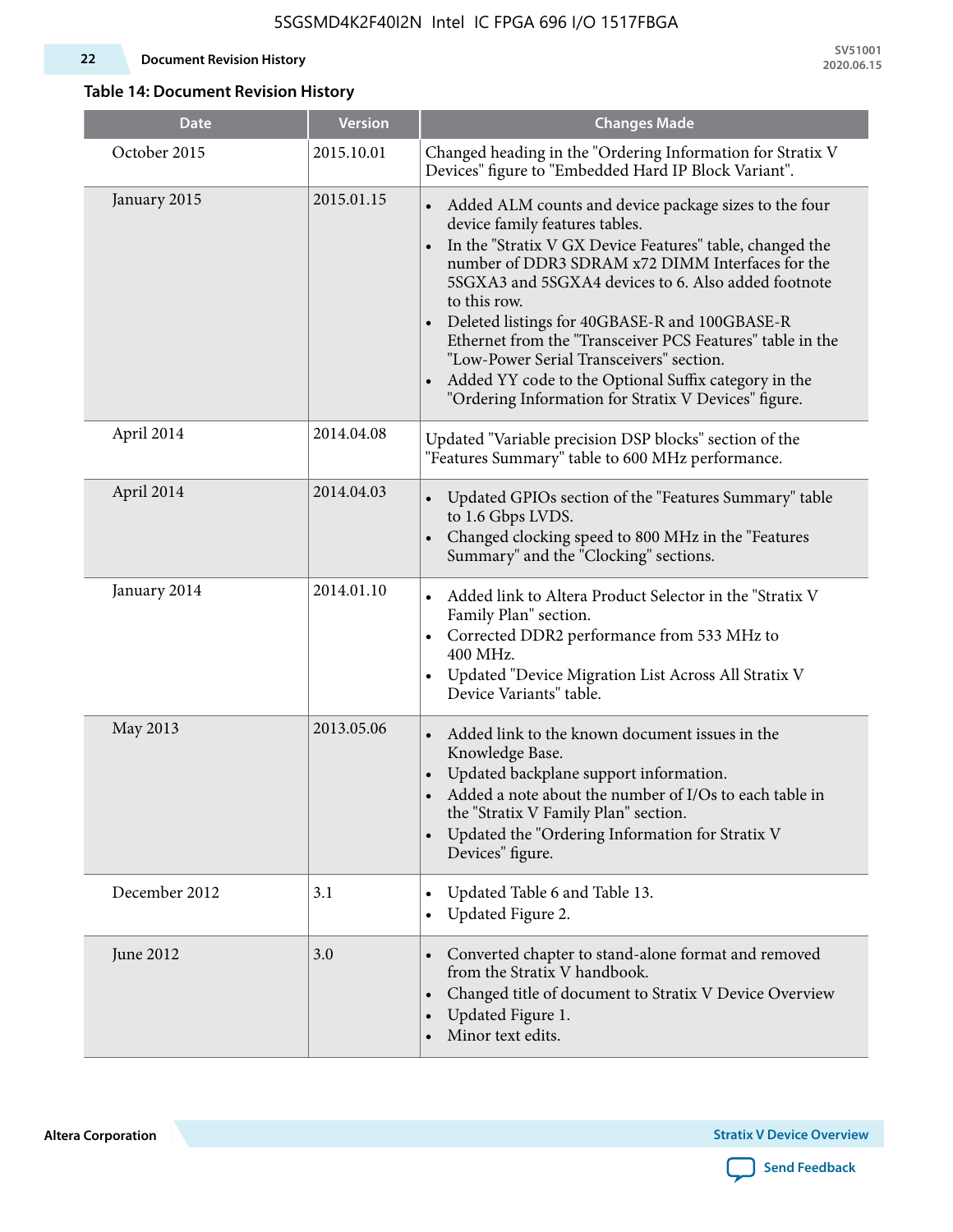**SV51001**

| <b>Date</b>    | <b>Version</b> | <b>Changes Made</b>                                                                                                                                                                                                                                   |
|----------------|----------------|-------------------------------------------------------------------------------------------------------------------------------------------------------------------------------------------------------------------------------------------------------|
| February 2012  | 2.3            | Updated Table 1-2, Table 1-3, Table 1-4, and Table 1-5.<br>Updated Figure 1-2.<br>Updated "Automatic Single Event Upset Error Detection<br>and Correction" on page 18.<br>Minor text edits.<br>$\bullet$                                              |
| December 2011  | 2.2            | Updated Table 1-2 and Table 1-3.                                                                                                                                                                                                                      |
| November 2011  | 2.1            | Changed Stratix V GT transceiver speed from 28 Gbps to<br>28.05 Gbps.<br>Updated Figure 1-2.                                                                                                                                                          |
| November 2011  | 2.0            | Revised Figure 1-2.<br>Updated Table 1-5.<br>Minor text edits.                                                                                                                                                                                        |
| September 2011 | 1.10           | Updated Table 1-2, Table 1-3, and Table 1-4.                                                                                                                                                                                                          |
| September 2011 | 1.9            | Updated Table 1-1, Table 1-2, Table 1-3, Table 1-4, and<br>Table $1-5$ .<br>Updated Figure 1-2.<br>Minor text edits.                                                                                                                                  |
| June 2011      | 1.8            | Changed 800 MHz to 1,066 MHz for DDR3 in Table 1-8<br>and in text.                                                                                                                                                                                    |
| May 2011       | 1.7            | For Stratix V GT devices, changed 14.1 Gbps to<br>12.5 Gbps.<br>• Changed Configuration via PCIe to Configuration via<br>Protocol<br>Updated Table 1–1, Table 1–2, Table 1–3, Table 1–4,<br>Table 1-5, and Table 1-6.<br>• Chapter moved to Volume 1. |
| January 2011   | 1.6            | Added Stratix V GS information.<br>Updated tables listing device features.<br>Added device migration information.<br>Updated 12.5-Gbps transceivers to 14.1-Gbps<br>$\bullet$<br>transceivers                                                         |
| December 2010  | 1.5            | Updated Table 1-1.                                                                                                                                                                                                                                    |
| December 2010  | 1.4            | Updated Table 1-1.<br>Updated Figure 1-2.<br>Converted to the new template.<br>Minor text edits.                                                                                                                                                      |

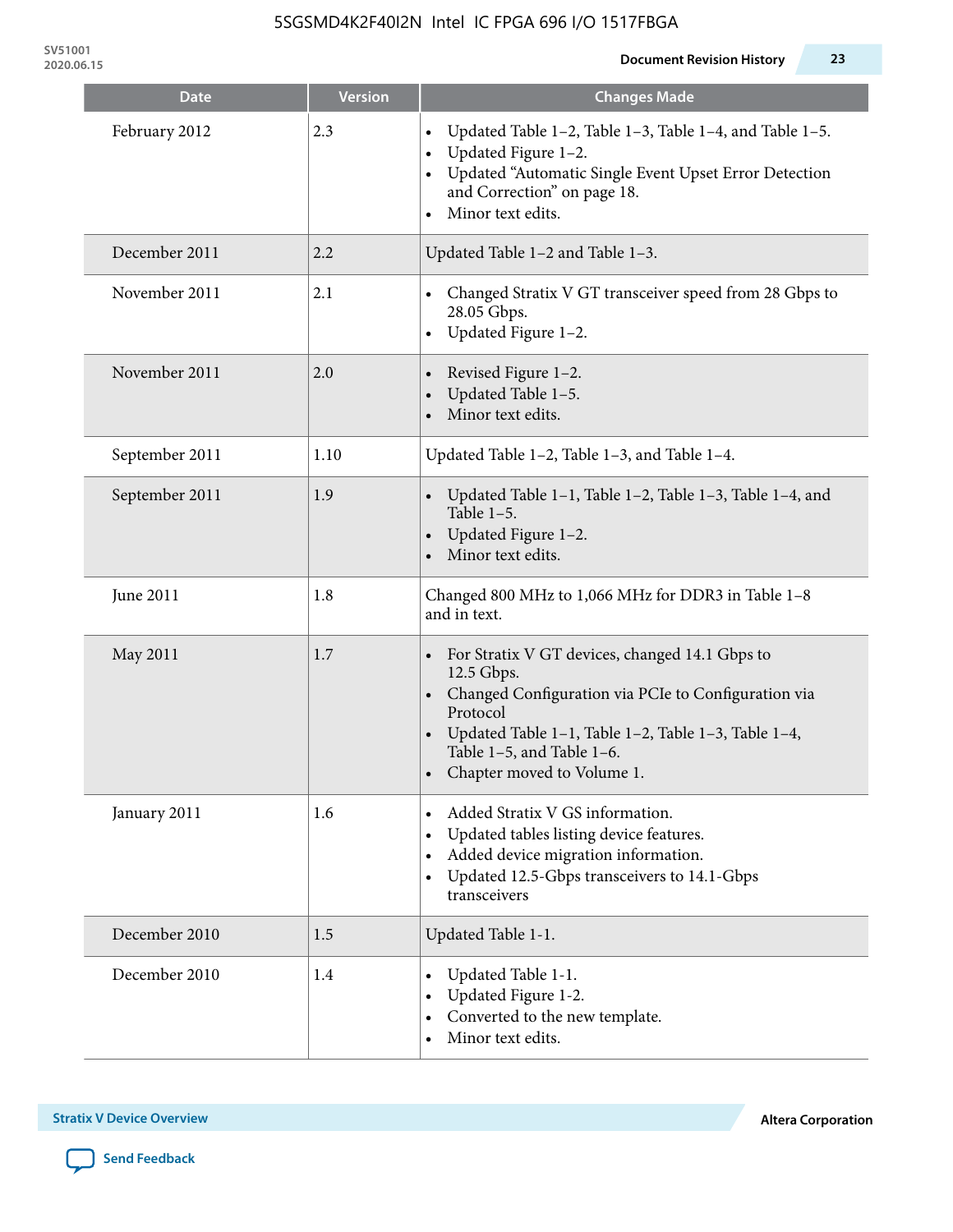### 5SGSMD4K2F40I2N Intel IC FPGA 696 I/O 1517FBGA



**24 Document Revision History**

| <b>Date</b>      | <b>Version</b> | <b>Changes Made</b>                                                                                                                                                                                                                                                                                                                                                                             |
|------------------|----------------|-------------------------------------------------------------------------------------------------------------------------------------------------------------------------------------------------------------------------------------------------------------------------------------------------------------------------------------------------------------------------------------------------|
| <b>July 2010</b> | 1.3            | Updated Table 1-5                                                                                                                                                                                                                                                                                                                                                                               |
| <b>July 2010</b> | 1.2            | Updated "Features Summary" on page 1-2<br>Updated resource counts in Table 1-1 and Table 1-2<br>Removed "Interlaken PCS Hard IP" and "10G Ethernet<br>Hard IP"<br>Added "40G and 100G Ethernet Hard IP (Embedded<br>HardCopy Block)" on page 1-7<br>Added information about Configuration via PCIe<br>Added "Partial Reconfiguration" on page 1-12<br>Added "Ordering Information" on page 1-14 |
| May 2010         | 1.1            | Updated part numbers in Table $1-1$ and Table $1-2$                                                                                                                                                                                                                                                                                                                                             |
| April 2010       | 1.0            | Initial release                                                                                                                                                                                                                                                                                                                                                                                 |

**Altera Corporation**